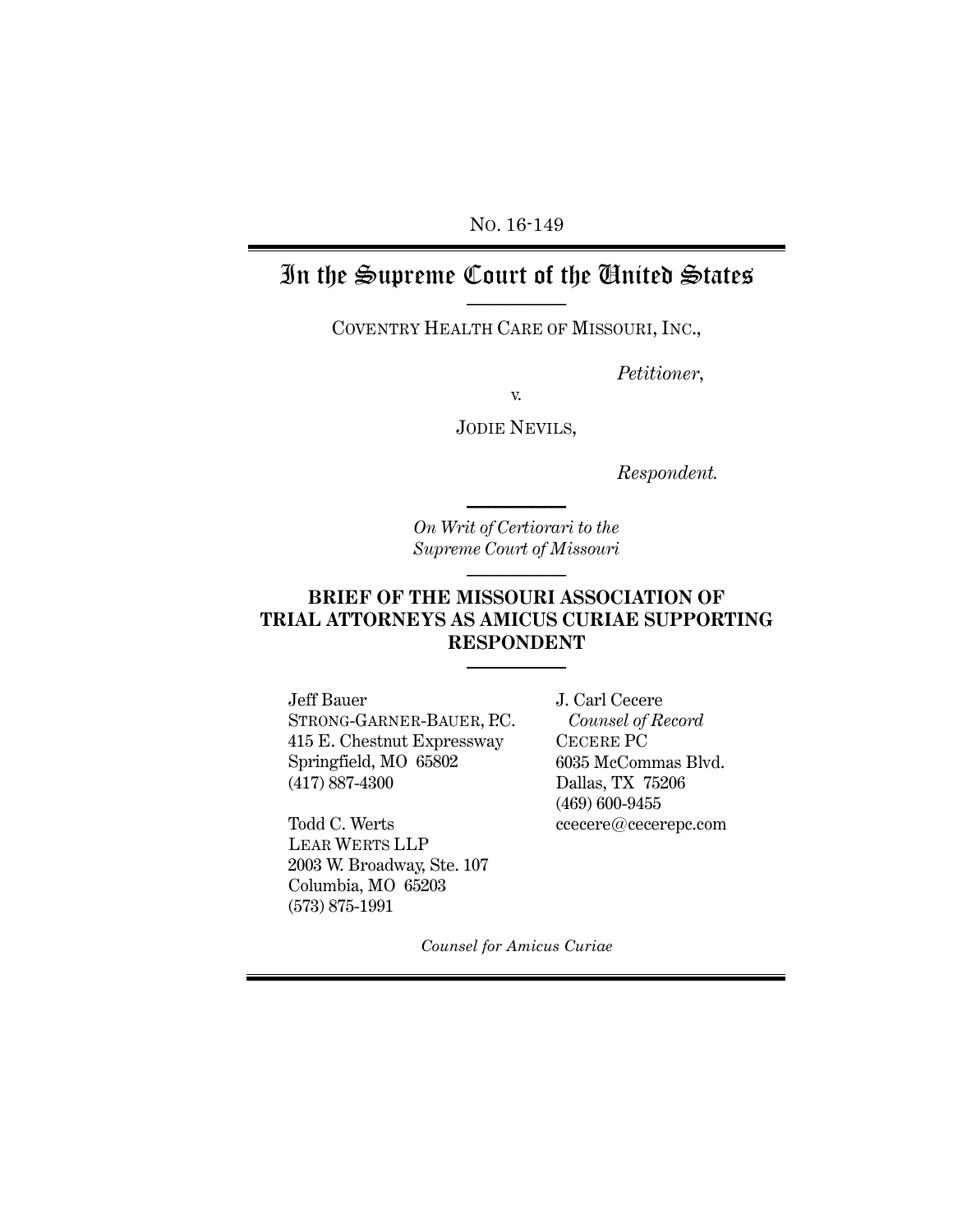## **TABLE OF CONTENTS**

<span id="page-1-0"></span>

| Ι. |             | Congress did not intend for FEHBA to preempt<br>state restrictions on insurer subrogation and                           |
|----|-------------|-------------------------------------------------------------------------------------------------------------------------|
|    |             | A. Congress has left the states almost<br>unfettered discretion to regulate private                                     |
|    | <b>B.</b>   | FEHBA's dual-regulatory regime<br>preserves the states' authority to regulate<br>FEHB carriers' business practices.  10 |
|    |             | The Federal Employees Health<br>1.                                                                                      |
|    |             | The Civil Service Reform Act of 1978 11<br>2.                                                                           |
|    |             | 3.<br>The Federal Employees Health Care                                                                                 |
|    | $C_{\cdot}$ | FEHBA carriers' subrogation and<br>reimbursement rights concern insurance<br>business practices that Congress reserved  |
|    |             | Subrogation and reimbursement<br>1.<br>restrictions are not among the specific<br>state laws Congress targeted for      |

i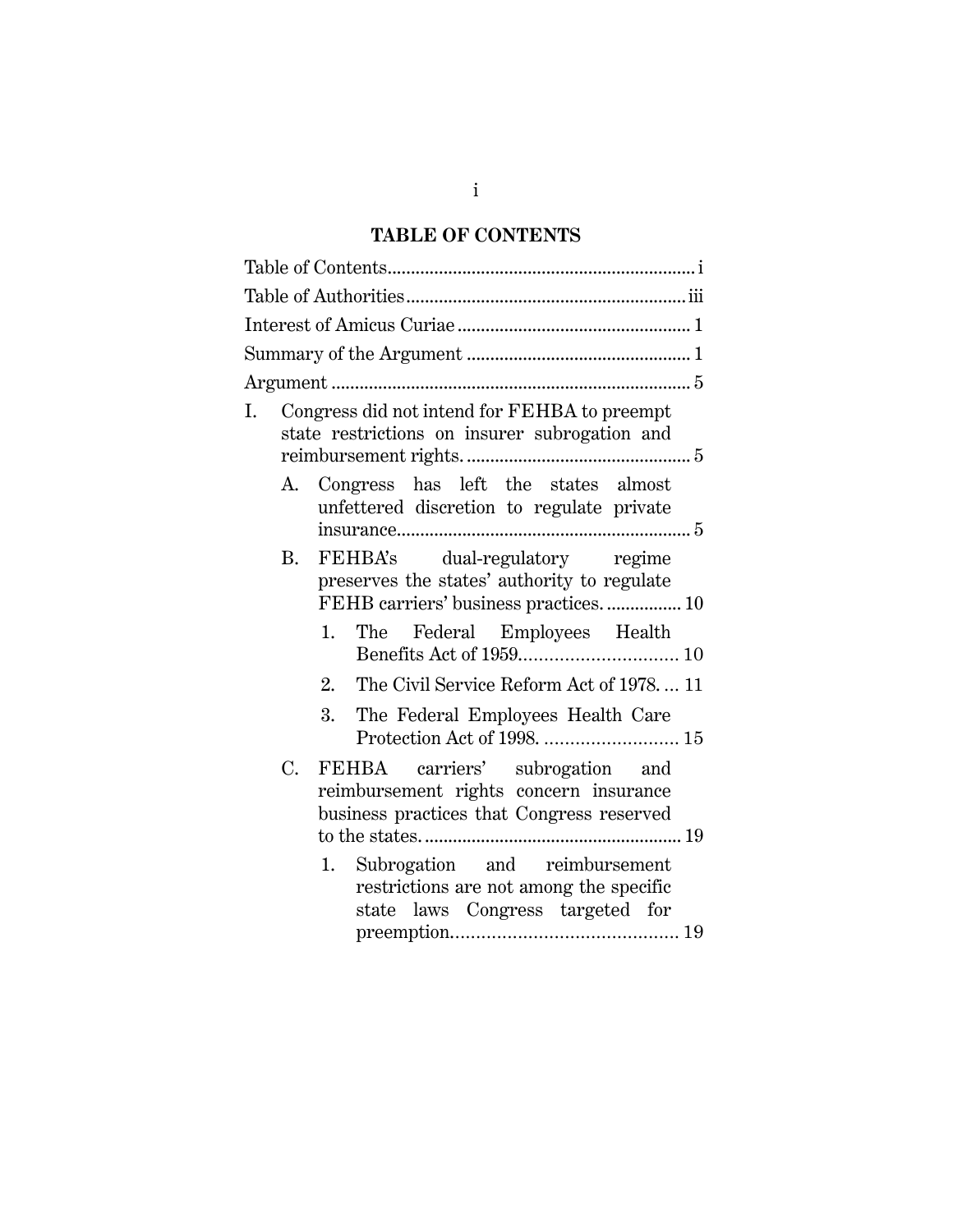| 2. | Subrogation restrictions bear<br>no<br>relation to benefits or coverage as<br>Congress understood them 21                                     |
|----|-----------------------------------------------------------------------------------------------------------------------------------------------|
|    | 3. Principles of federalism favor leaving<br>regulation of subrogation and<br>reimbursement rights to the states 23                           |
|    | 4. Promoting parity between the<br>preemptive scopes of ERISA and<br>FEHBA does not counsel in favor of                                       |
|    | II. OPM would have been better served asking<br>Congress to explicitly preempt state regulation<br>of insurers' subrogation and reimbursement |
|    |                                                                                                                                               |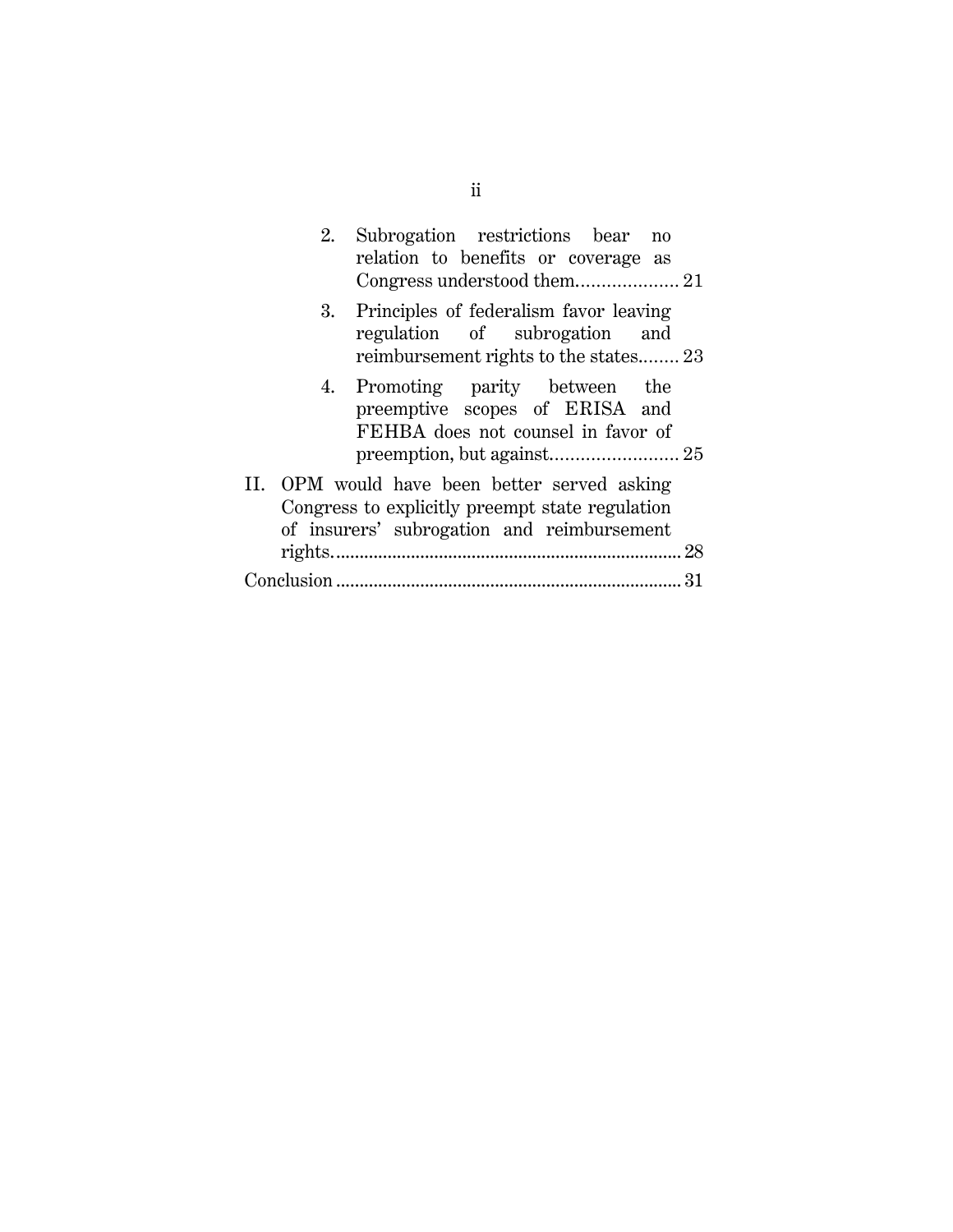## **TABLE OF AUTHORITIES**

## <span id="page-3-0"></span>**Cases**

| Aybar v. N.J. Transit Bus Operations, Inc.,                  |
|--------------------------------------------------------------|
| Berlinski v. Ovellette,                                      |
| Botsford v. Blue Cross & Blue Shield of Mont.,<br>Inc.,      |
| Burkey v. Gov't Emp. Hosp. Ass'n,                            |
| Eidler v. Blue Cross Blue Shield United of<br>Wisconsin,     |
| <i>Empire Healthchoice Assurance, Inc. v.</i><br>$McVeigh$ , |
| Fifield Manor v. Finston,                                    |
| FMC Corp. v. Holliday,                                       |
| Fort Halifax Packing Co., Inc. v. Coyne,                     |
| Gregory v. Ashcroft,                                         |
| Jones v. Aetna Casualty & Sur. Co.,                          |
| Metro. Life Ins. Co. v. Ward,                                |
|                                                              |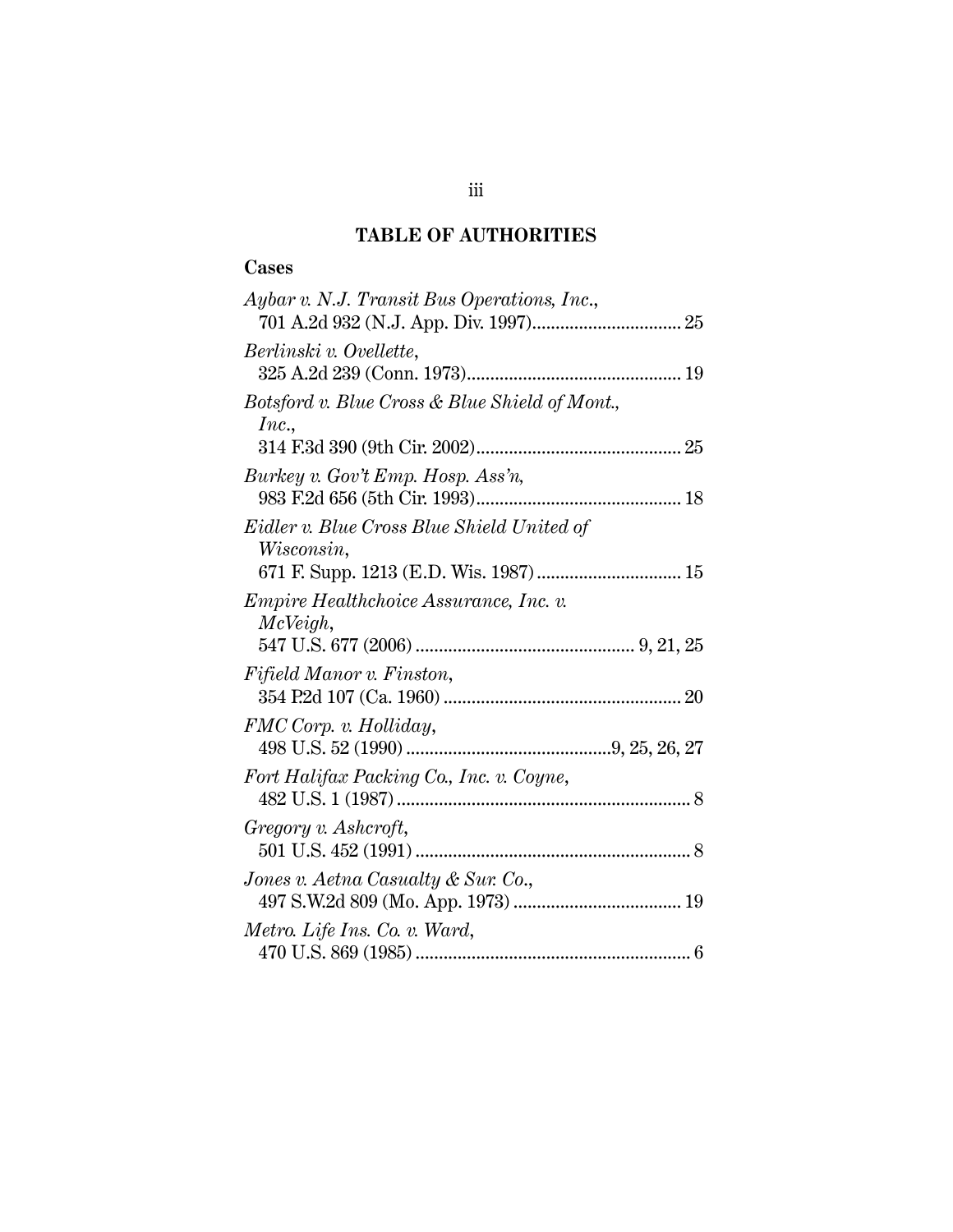| Metro. Life Ins. v. Mass. Travelers Ins. Co.,                        |  |
|----------------------------------------------------------------------|--|
| Pharm. Care Mgmt. Ass'n v. Rowe,<br>429 F.3d 294 (1st Cir. 2005)     |  |
|                                                                      |  |
| State Farm Fire & Cas. Co. v. Knapp,                                 |  |
| State Farm Fire & Cas. Ins. Co. v. Farmers Ins.<br>$\textit{Exch.},$ |  |
|                                                                      |  |
| Tafflin v. Levitt,                                                   |  |
| United States Dep't of the Treasury v. Fabe,                         |  |
| United States v. Bass,                                               |  |
| United States v. South-eastern Underwriters<br>$Assn$ ,              |  |
|                                                                      |  |
| Westchester Fire Ins. Co. v. Allstate Ins. Co., 236                  |  |
| Wrightsman v. Hardware Dealers Mut. Fire                             |  |
|                                                                      |  |

## **Statutes**

| Act of Sept, 17, 1978, Pub. L. No. 95-368, 92 |  |
|-----------------------------------------------|--|
|                                               |  |
| Employee Retirement Income Security Act of    |  |
|                                               |  |
|                                               |  |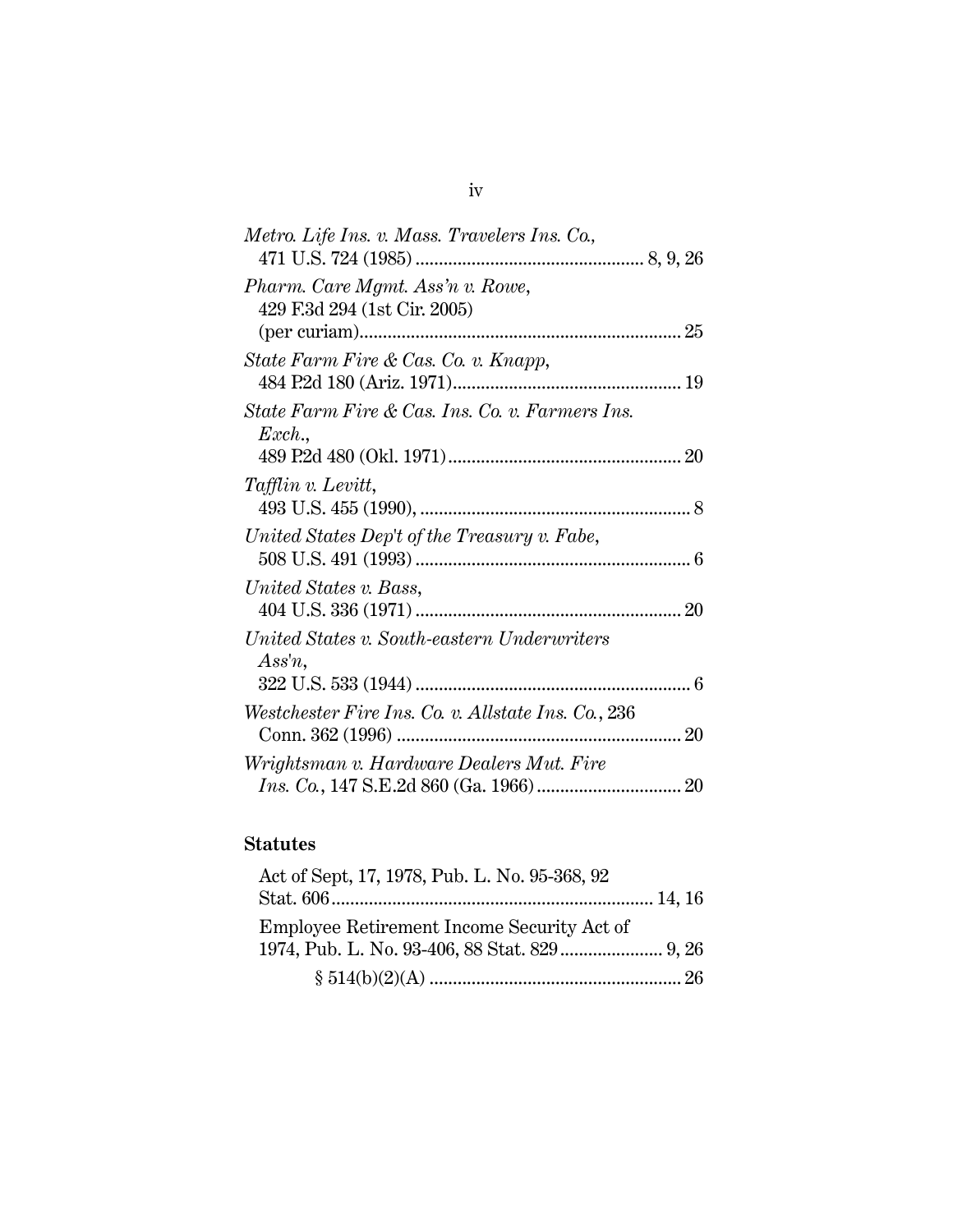| Federal Employee Health Benefit Plan,                           |  |
|-----------------------------------------------------------------|--|
| Pub. L. No. 86-382, 73 Stat. 708 (1959)  10                     |  |
| Federal Employees Health Care Protection                        |  |
| Act of 1998, Pub. L. No. 105-266, 112 Stat.                     |  |
|                                                                 |  |
|                                                                 |  |
| McCarran-Ferguson Act, Pub. L. No. 79-15, 59                    |  |
| Medicare Prescription Drug Improvement and                      |  |
| Modernization Act of 2003, Pub. L. No. 108-                     |  |
|                                                                 |  |
|                                                                 |  |
| National Defense Authorization Act for Fiscal                   |  |
| Year 1987, Pub. L. No. 99-661, 100 Stat. 3816                   |  |
|                                                                 |  |
|                                                                 |  |
| National Defense Authorization Act for Fiscal                   |  |
| Year 1994, Pub. L. No. 103-160, 107 Stat. 1547                  |  |
|                                                                 |  |
|                                                                 |  |
| Patient Protection and Affordable Care Act,                     |  |
|                                                                 |  |
|                                                                 |  |
| United States Code:                                             |  |
|                                                                 |  |
|                                                                 |  |
| $5 \text{ U.S.C. }$ \$8902(m)(1) 1, 13, 14, 15, 16, 17, 18, 19, |  |
| 20, 21, 23, 25                                                  |  |
|                                                                 |  |
|                                                                 |  |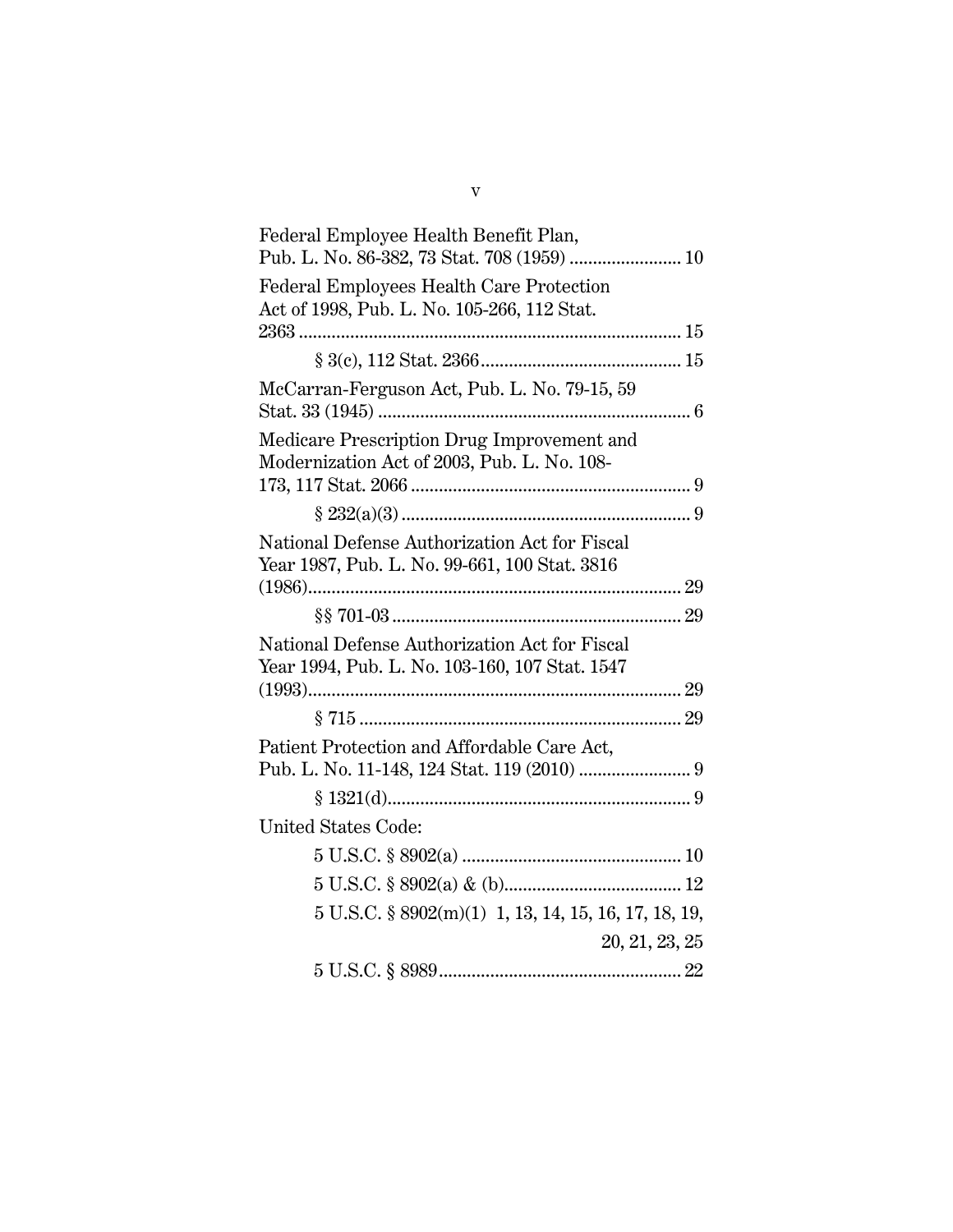| 36 Okl. Stat. Ann. tit. 36, § 6092 (1971)  19 |  |
|-----------------------------------------------|--|
|                                               |  |

# **Regulations**

## **Administrative Materials**

| Dep't of Health & Human Servs., Ctrs. For       |  |
|-------------------------------------------------|--|
| Medicare & Medicaid Servs., Medicare            |  |
| <i>Prescription Drug Benefit</i> , 69 Fed. Reg. |  |
|                                                 |  |
| OPM, Proposed Rule, Federal Employees           |  |
| Health Benefits Program; Subrogation and        |  |
| Reimbursement Recovery, 80 Fed. Reg. 932,       |  |
|                                                 |  |
| Report of the Comptroller General of the United |  |
| States, B-164562, Conflicts Between State       |  |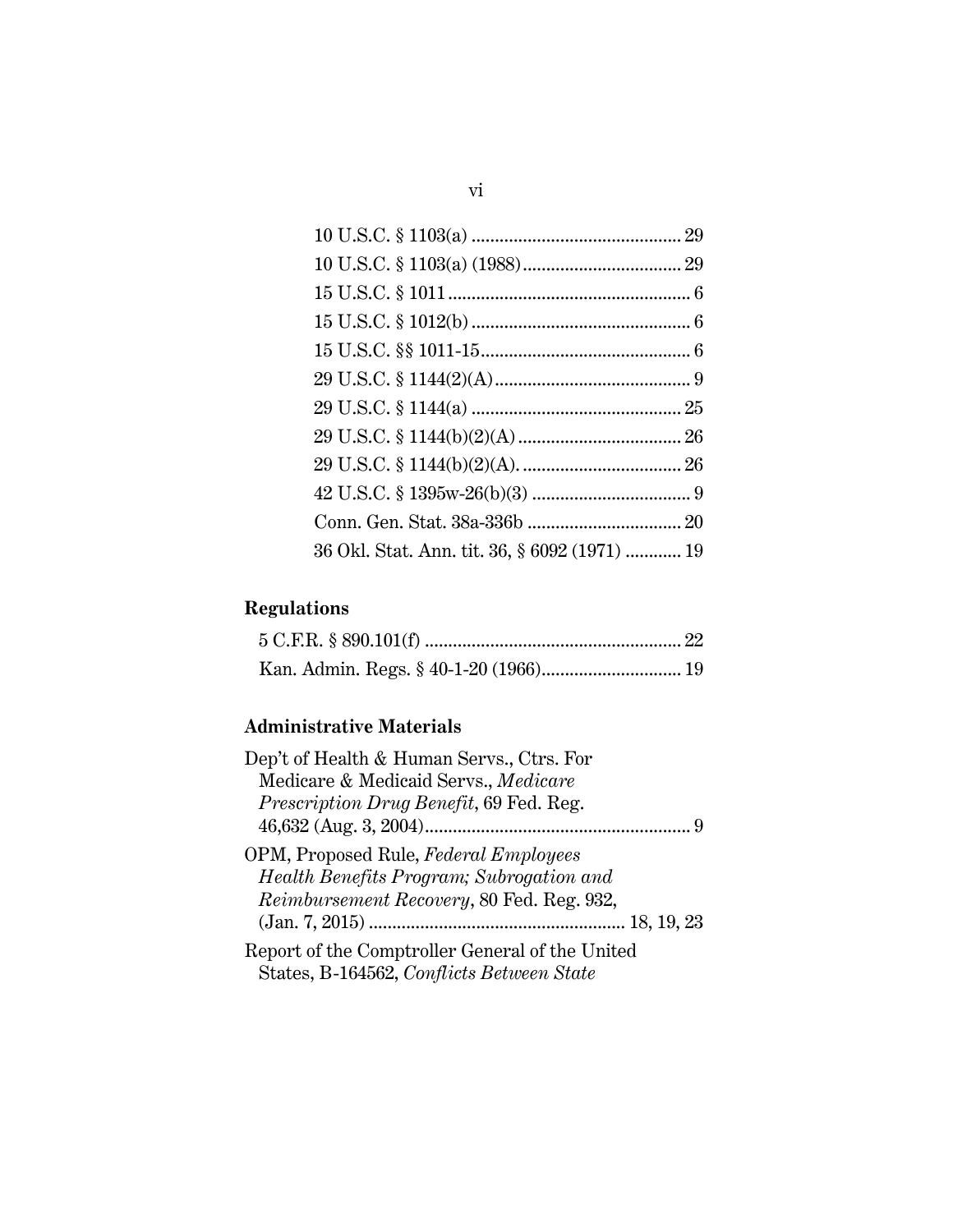*Insurance Requirements and Contracts of the Federal Employees Health Benefit Carriers* 15 (1975)...................................................11, 12, 13, 18, 22, 28

## **Legislative History**

## **Model Legislation**

| NAIC, Model Laws, Regulations, and<br>Guidelines |                                            |
|--------------------------------------------------|--------------------------------------------|
|                                                  | § MDL-880 (Unfair Trade Practices Act).  7 |
| § MDL-900 (Unfair Claims Settlement              |                                            |
|                                                  |                                            |
| § MDL-218 (Producer Licensing Model              |                                            |
|                                                  |                                            |

## vii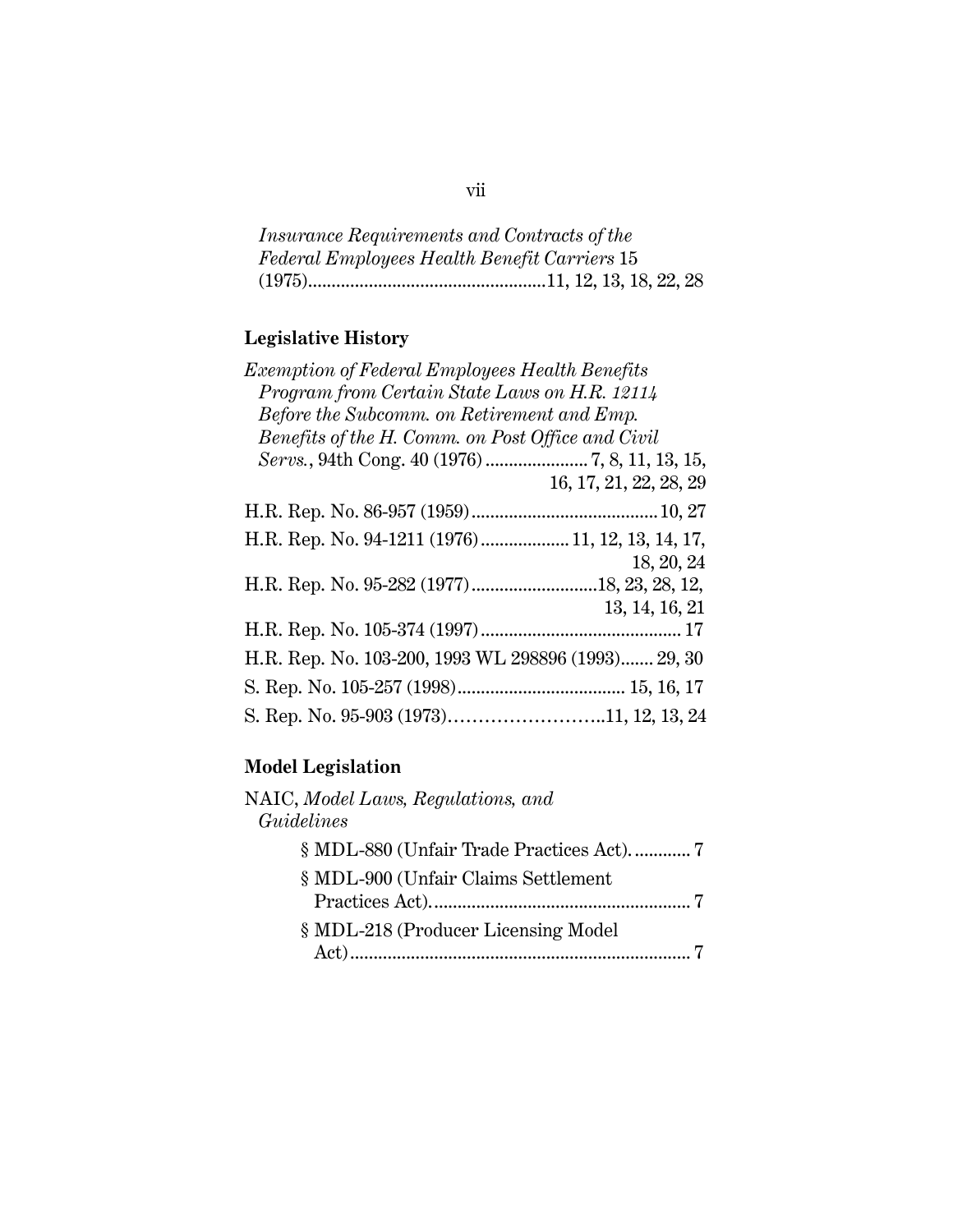| § MDL-228 (Public Adjustor Licensing |  |
|--------------------------------------|--|
| Model                                |  |
| § MDL-220 (Prevention of Illegal     |  |
| MEWAs & Other Illegal Health Ins.    |  |
|                                      |  |

## **Other Authorities**

| John G. Day, Dep't of Transp., <i>Economic</i><br>Regulation of Insurance in the United States                                                | $5\,$         |
|-----------------------------------------------------------------------------------------------------------------------------------------------|---------------|
| FEHB Program Carrier Letter No. 2012-18 23                                                                                                    |               |
| Brian Harr, Legislative Reform: FEHBA's<br>Preemption Clause: Is It a Model for Private<br><i>Employers' Subsidized Health Care?, 22 J.</i>   | 15            |
| Robert H. Jerry, II, Understanding Insurance                                                                                                  | 7             |
| Spencer L. Kimball, <i>Insurance and Public</i>                                                                                               | . 5           |
| Spencer L. Kimball, The Purpose of Insurance<br>Regulation: A Preliminary Inquiry in the<br><i>Theory of Insurance Law</i> , 45 Minn. L. Rev. | 7             |
| Kenneth J. Meier, The Political Economy of                                                                                                    |               |
| Ronald Gift Mullins, Strong Congressional<br>Debate Role Urged for Industry Regulators, J.                                                    | $\mathcal{R}$ |
|                                                                                                                                               |               |
|                                                                                                                                               |               |

## viii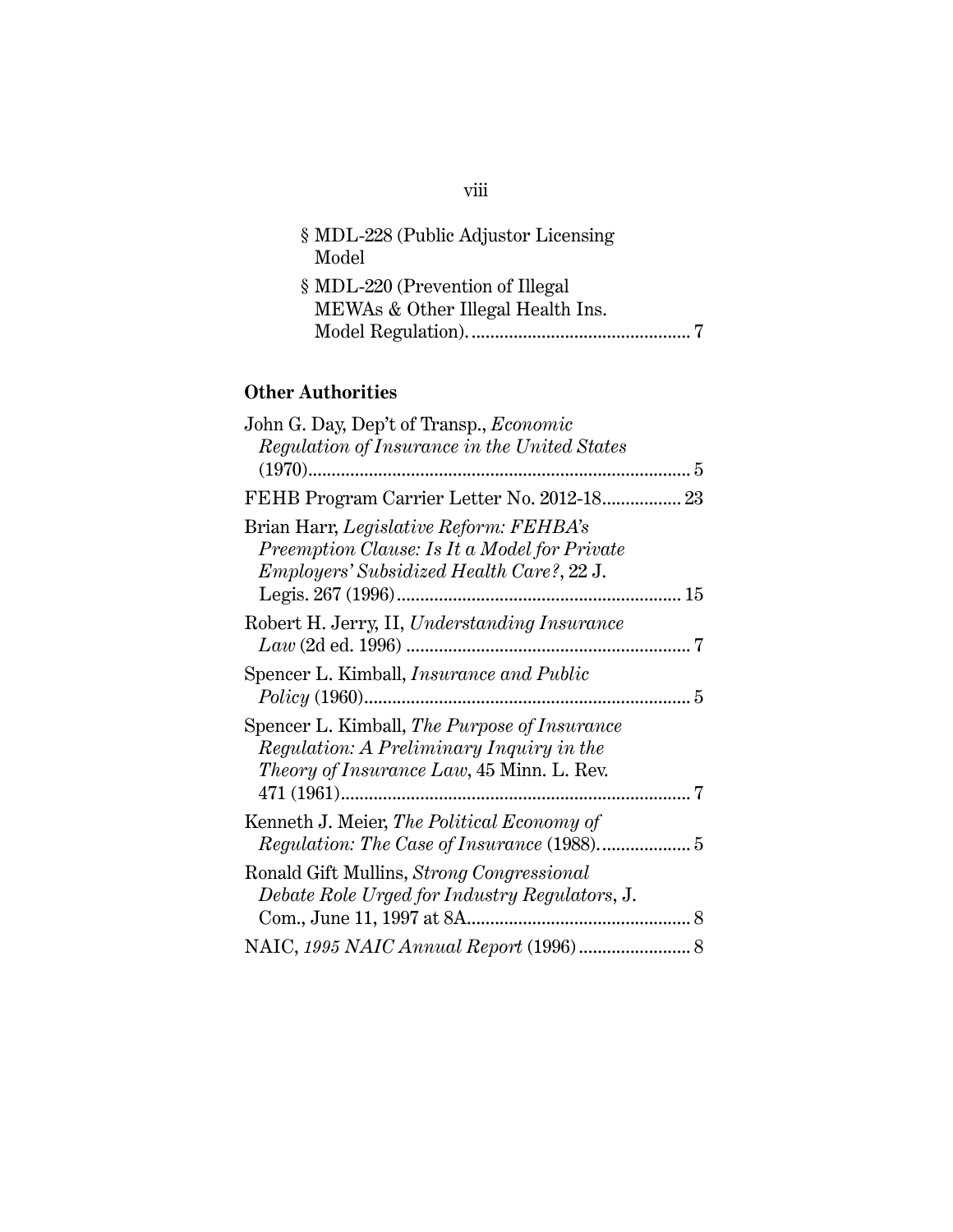| Nat'l Conf. of State Legislatures, State Roles in                      |
|------------------------------------------------------------------------|
| Health Reform Provisions Related to                                    |
| <i>Insurance</i> (Oct. 2011), <http: 2ibvq8i="" bit.ly="">  16</http:> |
| RAND Corp., Nat'l Def. Res. Inst., Evaluation                          |
| of the CHAMPUS Reform Initiative, Vol. 6:                              |
|                                                                        |
| Martin H. Redish & Shane V. Nugent, The                                |
| Dormant Commerce Clause and the                                        |
| Constitutional Balance of Federalism, 1987                             |
|                                                                        |

## ix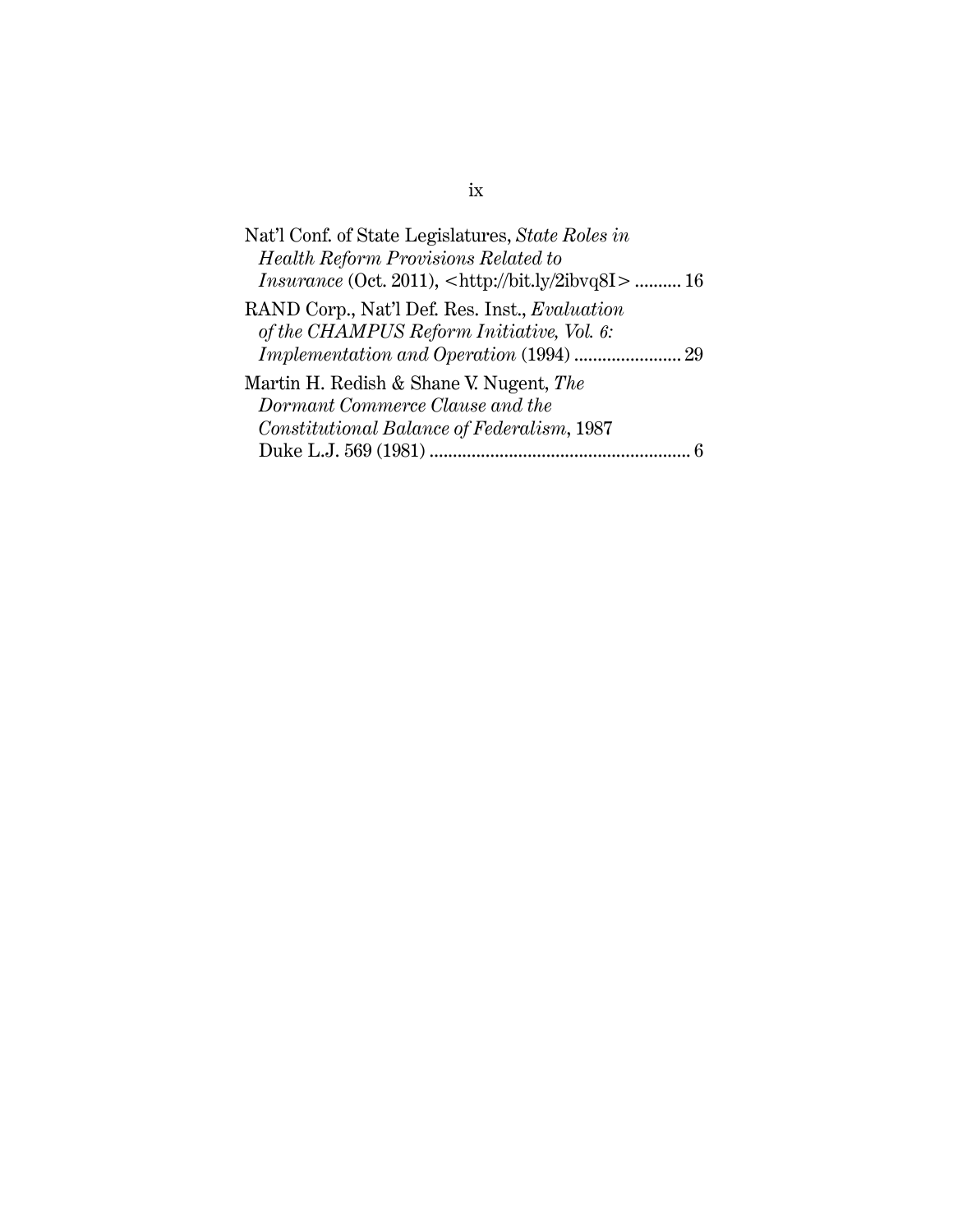#### <span id="page-10-0"></span>**INTEREST OF AMICUS CURIAE[1](#page-10-2)**

The Missouri Association of Trial Attorneys (MATA), is a non-profit professional organization of approximately 1,400 trial attorneys in Missouri. MATA strives to promote the fair administration of justice, to preserve the integrity of the American adversary system, and to employ its members' knowledge and experience to advance the rights of all Missourians, and indeed, all Americans. Because its members frequently represent parties in personal-injury and product-liability suits that involve the recovery of medical expenses, MATA's members are aware of the vital role that Missouri's legal safeguards against insurer subrogation play in protecting the rights of injured parties and health care providers. MATA thus wishes to ensure that these protections—and similar state regulations around the country—remain robust. Accordingly, MATA has a strong interest in ensuring that the express preemption provision in the Federal Employee Health Benefits Act (FEHBA), 5 U.S.C. § 8902(m)(1), is interpreted to leave state restrictions on subrogation intact. This is the result that Congress intended, as a review of the Act's illuminating legislative history reveals. And it is the result that best respects the division of regulatory labor Congress envisioned when it enacted section 8902(m)(1).

#### **SUMMARY OF THE ARGUMENT**

<span id="page-10-1"></span>States have traditionally operated with virtually unfet-

<span id="page-10-2"></span><sup>&</sup>lt;sup>1</sup> All parties have consented to the filing of this brief. No counsel for a party authored this brief in whole or in part, and no entity other than amicus or its counsel has made a monetary contribution to the preparation or submission of this brief.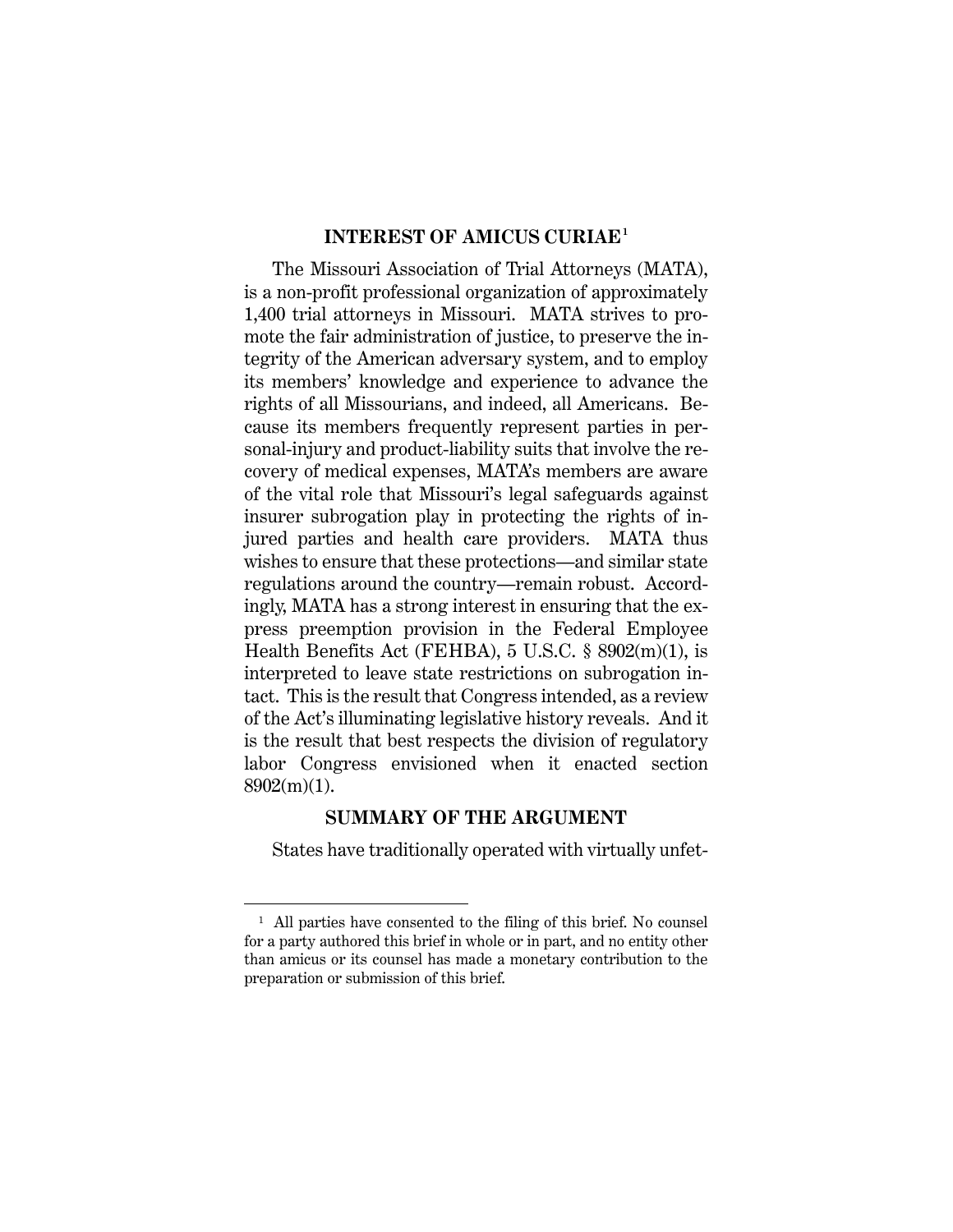tered authority to regulate the business of private insurance and the companies that provide it. Because of Congress's abiding respect for the states as separate sovereigns, and its familiarity with the states' institutional expertise that has developed over time, Congress seldom intrudes on the states' almost-exclusive domain in this regulatory sphere. And on those rare occasions when Congress determines that federal objectives must trump state regulatory efforts, Congress displaces state authority only as necessary to serve those specific objectives, otherwise leaving the states' regulatory powers intact. Congress's traditionally cautious approach has made assets of the states' greater insurance expertise and their greater sensitivity to local problems; both add critical oversight and accountability, and mitigate the potential conflicts that could otherwise arise from the implementation of Congress's federal objectives within the states' respective systems.

Congress employed this respectful approach in FEHBA's design. At the program's inception, Congress decided that FEHB carriers should submit fully to state regulatory authority. It later decided that preemption was necessary, but only upon realizing that FEHBA's goal of providing uniform benefits and coverage at affordable cost would be frustrated by state laws that mandated more than federal plans could provide. Even then, Congress targeted for preemption only those state laws causing the conflict. And Congress proceeded in a similarly limited fashion in amending FEHBA, when it expanded the FEHB program to allow certain managed-care arrangements, such as Preferred Physician Organizations (PPOs)—going no further than to preempt those specific state laws that would make such arrangements illegal.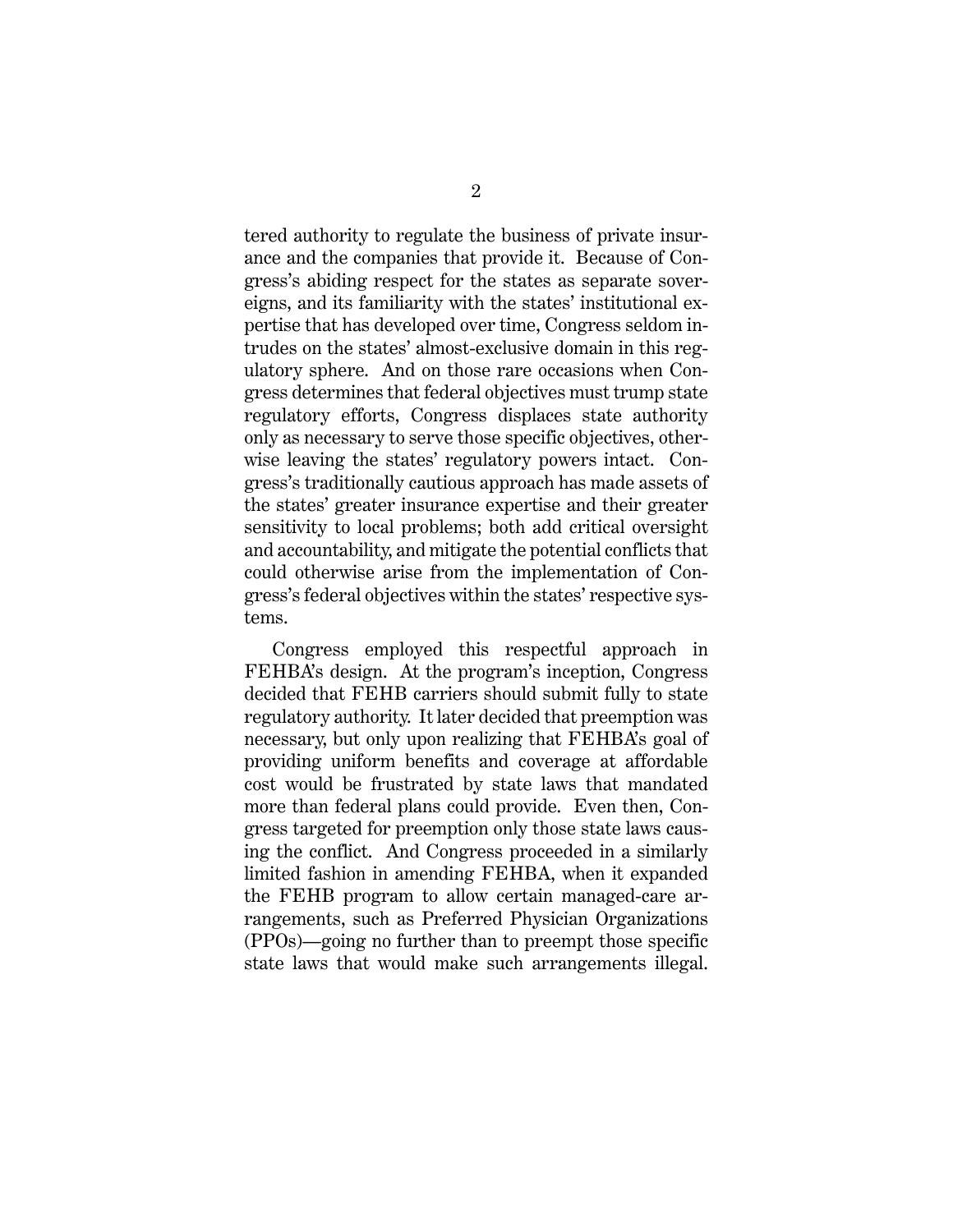Throughout these changes, deference to the states' superior capacities in regulating insurance remained Congress's guiding principle, and outside these narrow federal objectives, Congress left the states free to regulate FEHB carriers.

Congress intended for state restrictions on insurers' subrogation and reimbursement rights to fall within the wide swath of insurance-business regulation that Congress left to the states. These anti-subrogation laws were not mentioned among the list of specific state laws Congress slated for preemption when FEHBA's preemption provision was first enacted, and are different in kind from the laws on that list. Subrogation and reimbursement restrictions have no effect on the "benefits" or "coverage" the insurer promises to enrollees. They do nothing to absolve the insurer of its obligation to provide benefits. And the funds recovered through these processes bear absolutely no relationship to the insurers' initial benefits outlays, coming from a person completely outside the relationship between the government, insurer, and employee, and from sources that are kept separate from the insurers' initial outlays. And the recovered funds do not even necessarily go back to the insurers that paid out the initial benefits.

More fundamentally, however, the regulation of insurers' subrogation and reimbursement rights is reserved to the states because it implicates the federalist purpose lying at the heart of FEHBA's dual-regulatory design. Insurers' exercise of these rights has significant effects on the states' respective tort systems, and has serious implications for others outside the contractual insurance relationship, including injured employees, health-care provid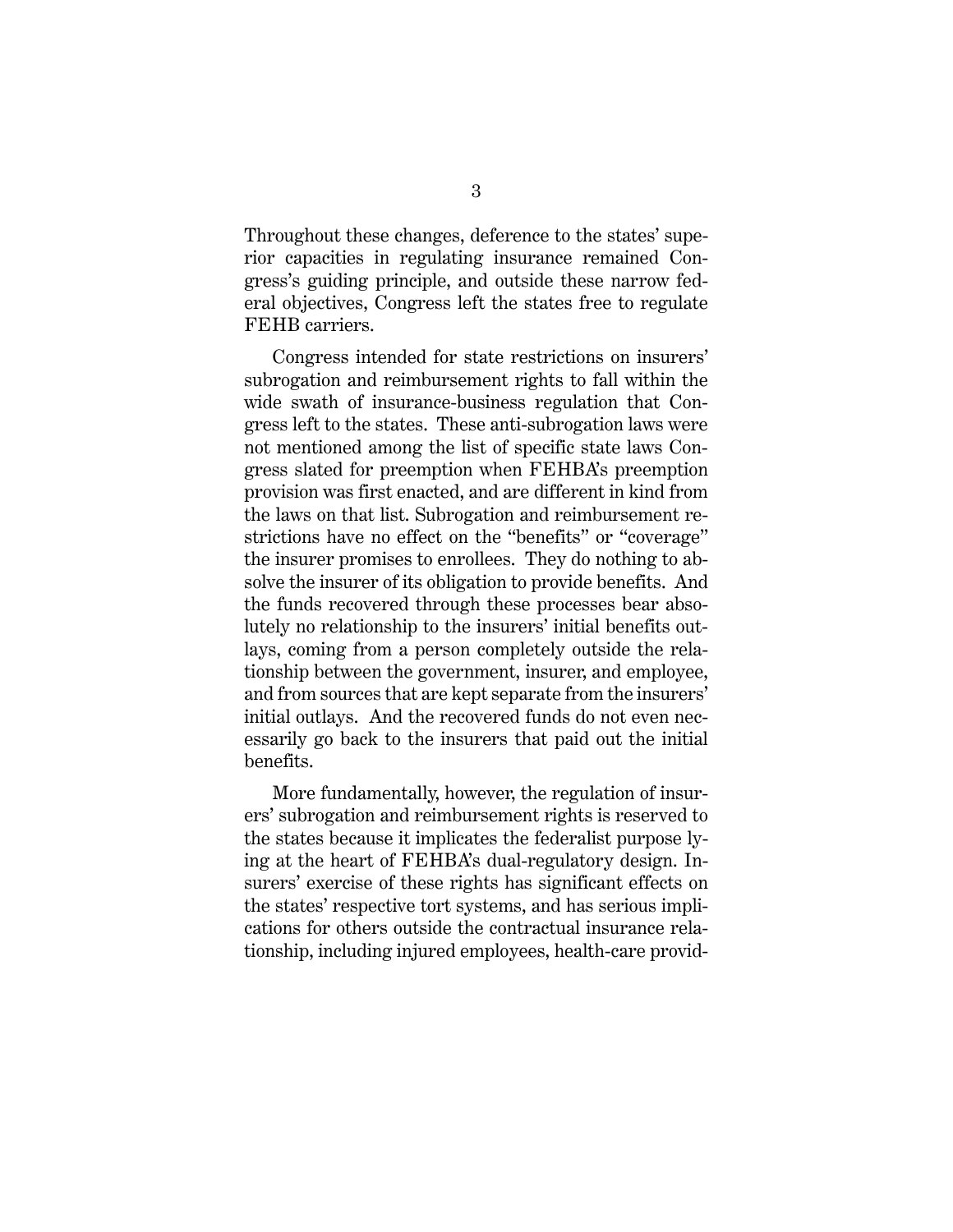ers, other creditors—and indeed, the tortfeasors themselves—all of whom might have competing claims to the same money. Deciding whether insurers' contractual subrogation and reimbursement rights should be enforced, or should instead give way to other priorities, requires carefully balancing these competing interests. Congress understood that the states' knowledge of their respective tort, insurance, and health-care systems, and the needs of the various players within each system, put the states in a better position to achieve the proper balance.

If any doubt existed about whether FEHBA's preemptive scope extended to state subrogation and reimbursement restrictions, it would have been better for OPM to have come to Congress to have those doubts dispelled. Over the course of the FEHBA's history, Congress has repeatedly demonstrated that it understands FEHBA's importance, and has proven time and again to be responsive to OPM's needs. On several occasions, OPM and its predecessors have come to Congress seeking additional powers. Congress has responded each time, granting the agencies the tools they needed to properly oversee and administer the program. Indeed, in other regulatory contexts, Congress has proven willing to go to even greater lengths than it did in FEHBA to craft preemption policy to fit agency needs—in some instances granting agencies the power to craft preemption policy *for themselves*, on a case-by-case basis. Congress has thus given every indication that it would have been willing to directly address section 8902(m)(1)'s preemptive effect on state anti-subrogation laws. Had it done so, OPM's position would stand on firmer constitutional footing.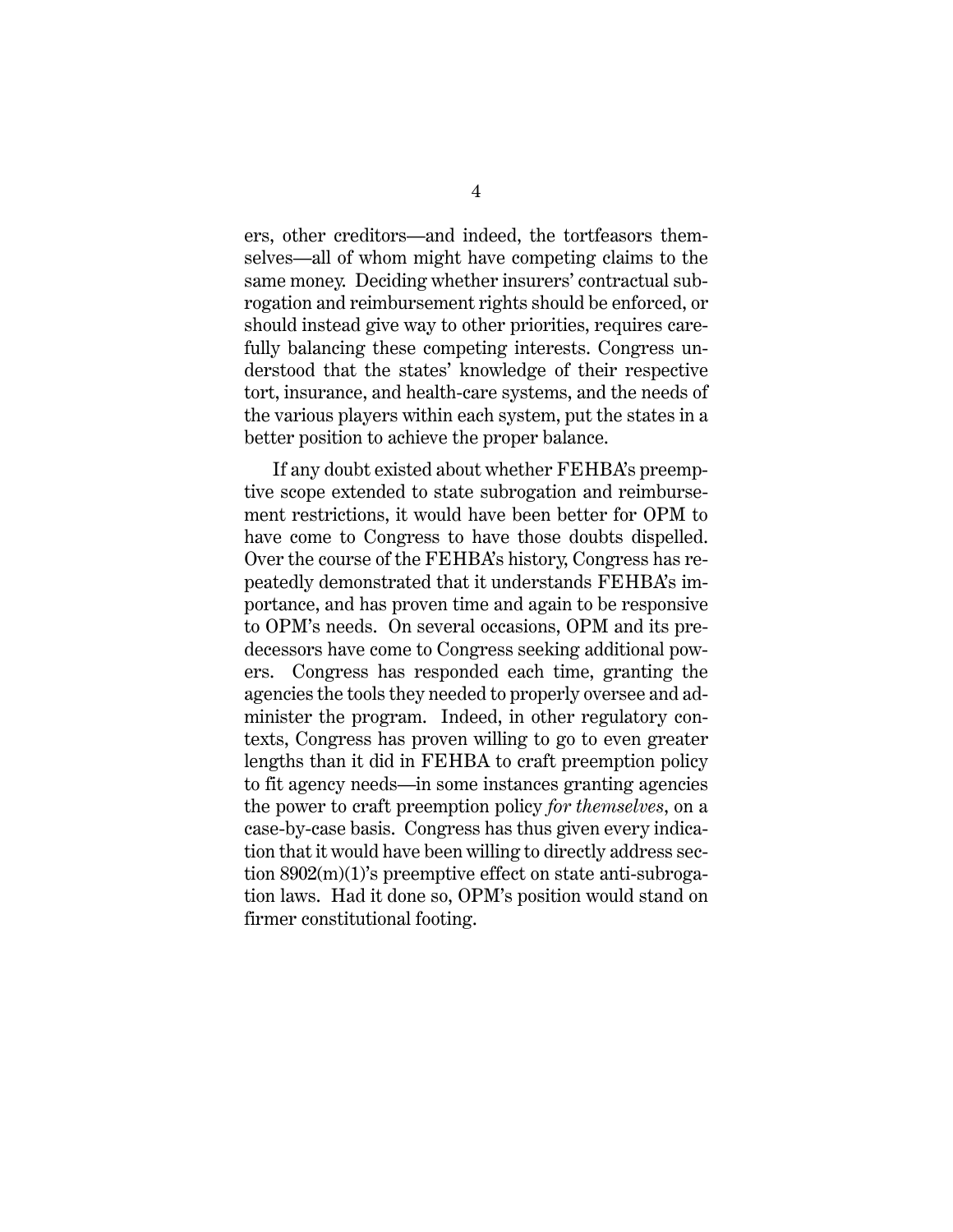#### **ARGUMENT**

## <span id="page-14-1"></span><span id="page-14-0"></span>**I. Congress did not intend for FEHBA to preempt state restrictions on insurer subrogation and reimbursement rights.**

State restrictions on insurers' subrogation and reimbursement rights existed long before Congress enacted FEHBA's preemption provision. And Congress was aware that these preexisting laws might apply to FEHBA plans. But Congress declined to include these laws within FEHBA's preemptive scope, deeming them to fall within the regulation of the business of insurance, a matter traditionally resting within the states' exclusive regulatory authority. Congress understood that FEHB carriers' exercise of their subrogation and reimbursement rights raises core federalism concerns, affecting different states in different ways, and Congress thought it better to allow the states to decide for themselves whether to allow these rights to be enforced, rather than grant FEHB carriers an exclusive right to shove aside all other comers at the tort-compensation trough.

### <span id="page-14-2"></span>**A. Congress has left the states almost unfettered discretion to regulate private insurance.**

For more than a century, insurance regulation has been dominated almost exclusively by the states, largely free from Congressional interference. John G. Day, Dep't of Transp., *Economic Regulation of Insurance in the United States* 10 (1970); Spencer L. Kimball, *Insurance and Public Policy* (1960); Kenneth J. Meier, *The Political Economy of Regulation: The Case of Insurance* 49-87 (1988).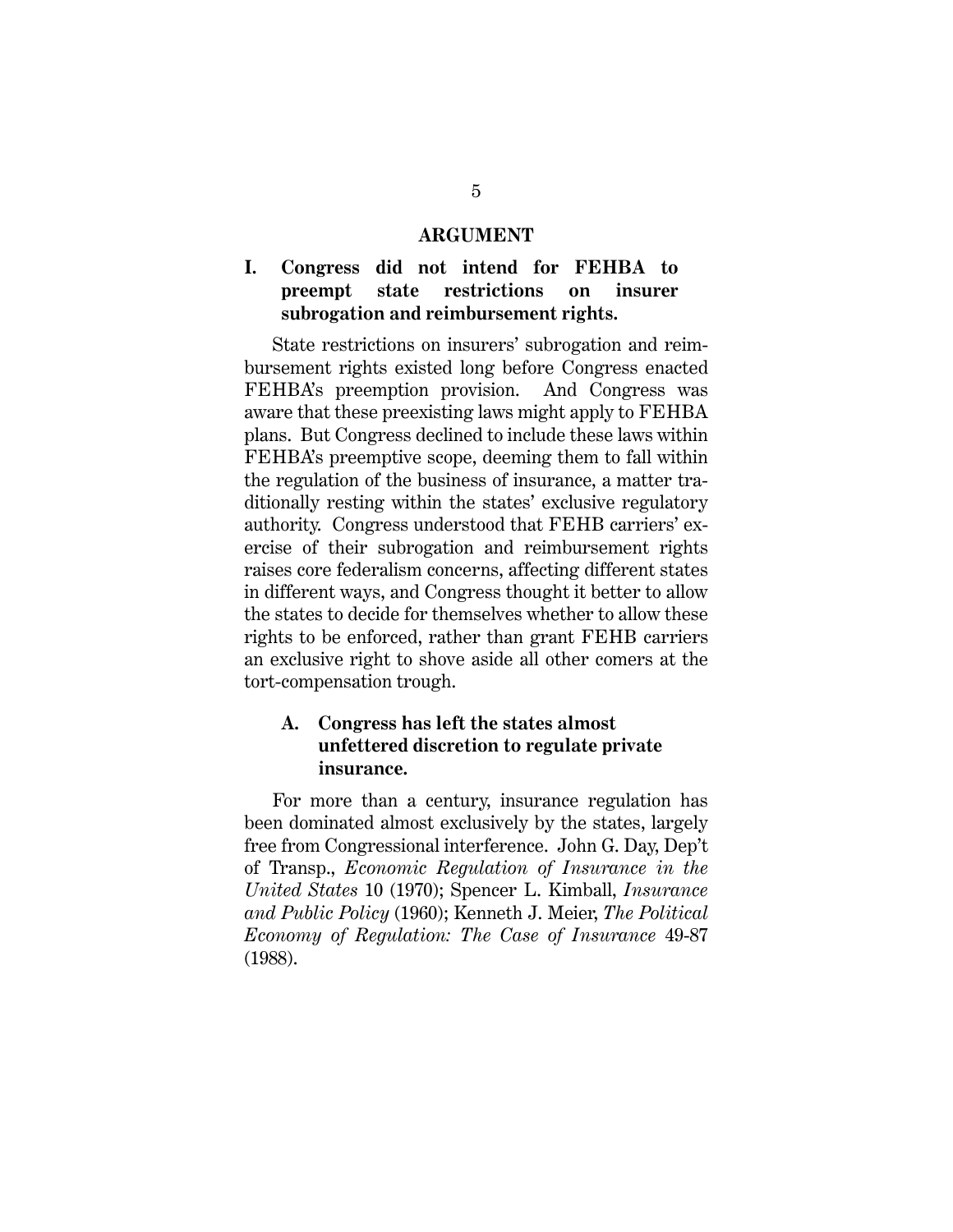Indeed, only once in our nation's history has state regulatory dominance over insurance been threatened, and that threat came from the Court, not Congress. In *United States v. South-eastern Underwriters Association*, 322 U.S. 533, 543 [\(1944\),](https://1.next.westlaw.com/Link/Document/FullText?findType=Y&serNum=1944118340&pubNum=780&originatingDoc=Ibaea7eb1382f11db8382aef8d8e33c97&refType=RP&fi=co_pp_sp_780_544&originationContext=document&transitionType=DocumentItem&contextData=%28sc.UserEnteredCitation%29#co_pp_sp_780_544) the Court threatened to federalize the business of insurance by determining it to be a matter of "interstate commerce," thus potentially within exclusive federal control under the Dormant Commerce Clause, *see*  Martin H. Redish & Shane V. Nugent, *The Dormant Commerce Clause and the Constitutional Balance of Federalism*, 1987 Duke L.J. 569, 587-89 (1981). Congress reacted swiftly to this decision, to "restore the supremacy of the States in the realm of insurance regulation." *United States Department of the Treasury v. Fabe*, 508 U.S. 491, 500 (1993). It took less than a year for Congress to enact the McCarran-Ferguson Act, Pub. L. No. 79-15, 59 Stat. 33 (1945) (codified as amended at 15 U.S.C. §§ 1011-15 (1994)), in which Congress declared that "the continued regulation and taxation by the several states of the business of insurance is in the public interest," [15 U.S.C.](https://1.next.westlaw.com/Link/Document/FullText?findType=L&pubNum=1000546&cite=15USCAS1011&originatingDoc=Id76895ae8aa411e0a8a2938374af9660&refType=LQ&originationContext=document&transitionType=DocumentItem&contextData=%28sc.Search%29) [§ 1011.](https://1.next.westlaw.com/Link/Document/FullText?findType=L&pubNum=1000546&cite=15USCAS1011&originatingDoc=Id76895ae8aa411e0a8a2938374af9660&refType=LQ&originationContext=document&transitionType=DocumentItem&contextData=%28sc.Search%29) And the Act "explicitly suspended Commerce Clause restraints on state taxation of insurance and placed insurance regulation firmly within the purview of the several States." *Metro. Life Ins. Co. v. Ward*, 470 U.S. 869, 884 (1985). [2](#page-16-0)

During this period of virtually unfettered freedom, the states developed regulatory systems that today provide critical oversight of private insurance companies. All

 <sup>2</sup> The McCarran-Ferguson Act provides, in relevant part, that "No Act of Congress shall be construed to invalidate, impair, or supersede any law enacted by any State for the purpose of regulating the business of insurance, \*\*\* unless such Act specifically relates to the business of insurance." 15 U.S.C. § 1012(b).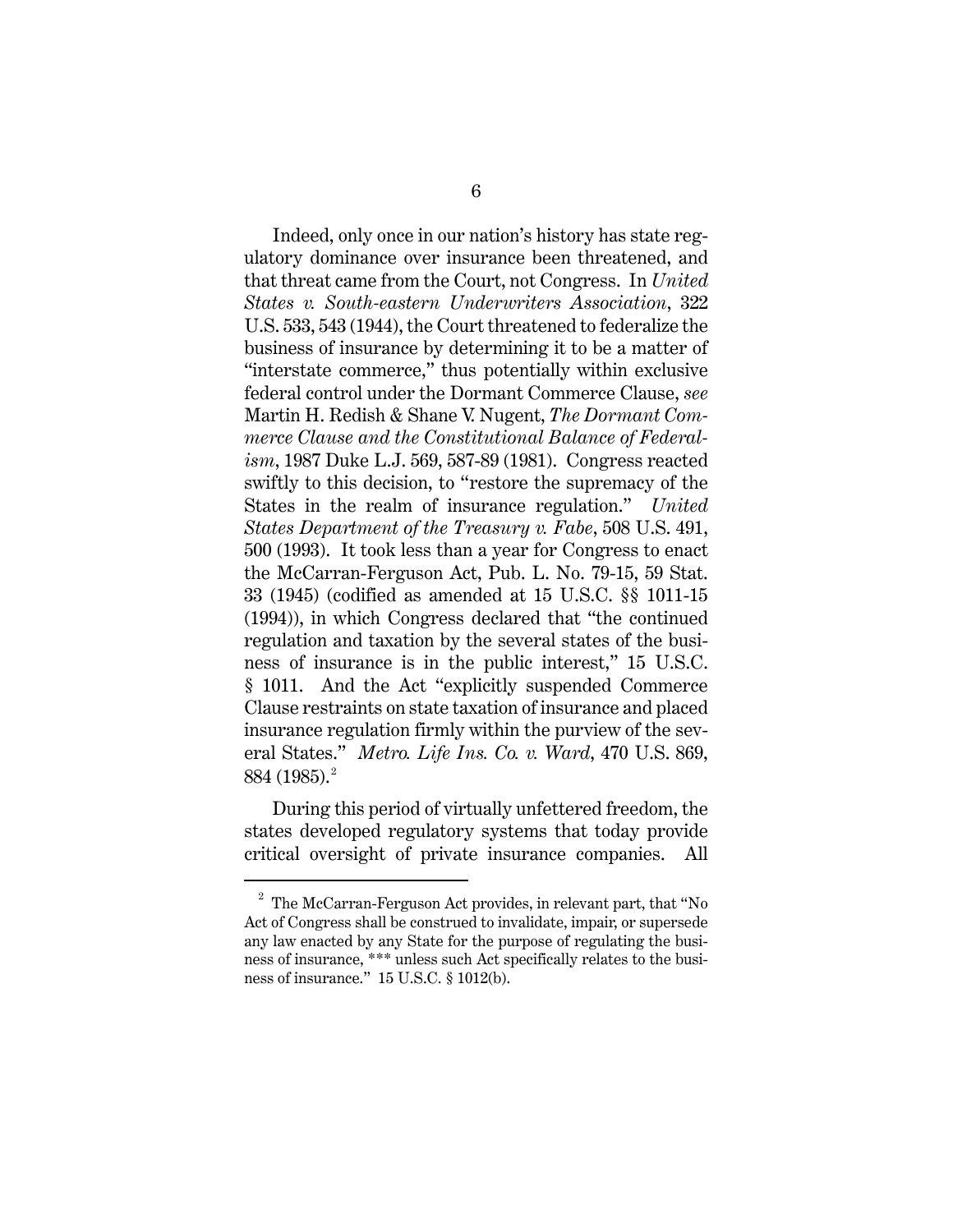states have laws licensing insurance companies, agents, and brokers. *Exemption of Federal Employees Health Benefits Program from Certain State Laws on H.R. 12114 Before the Subcomm. on Retirement and Emp. Benefits of the H. Comm. on Post Office and Civil Servs.*, 94th Cong. 40 (1976) (statement of Dick L. Rottman, President of the National Association of Insurance Commissioners (NAIC) (Hearing No. 94-69); see, e.g., NAIC, *Model Laws, Regulations, and Guidelines* (NAIC *Model Law*) § MDL-218 (Producer Licensing Model Act); *id*. § MDL-228 (Public Adjustor Licensing Model Act); *id*. § MDL-220 (Prevention of Illegal MEWAs & Other Illegal Health Ins. Model Regulation). States secure insurer solvency by mandating minimum reserves and requiring sound financial and reporting practices. Hearing No. 94-69, at 40. States have also enacted legislation to prevent insurers from engaging in unfair marketing and claims-handling practices. *Id.* at 40-41; e.g., NAIC Model Law § MDL-880 (Unfair Trade Practices Act); *id*. § MDL-900 (Unfair Claims Settlement Practices Act). And states have sought to ensure the availability of affordable insurance coverage by setting rates and policy terms. See generally Robert H. Jerry, II, *Understanding Insurance Law* 22 (2d ed. 1996); Spencer L. Kimball, *The Purpose of Insurance Regulation: A Preliminary Inquiry in the Theory of Insurance Law*, 45 Minn. L. Rev. 471, 482 (1961). The states enforce these regulatory commands through their own specialized regulatory bodies, armed with broad enforcement powers, and also by permitting civil actions against insurers in court. Hearing No. 94-69, at 41.

<span id="page-16-0"></span>State dominance in insurance regulation is due, in part, to Congress's respect for the sovereignty that the states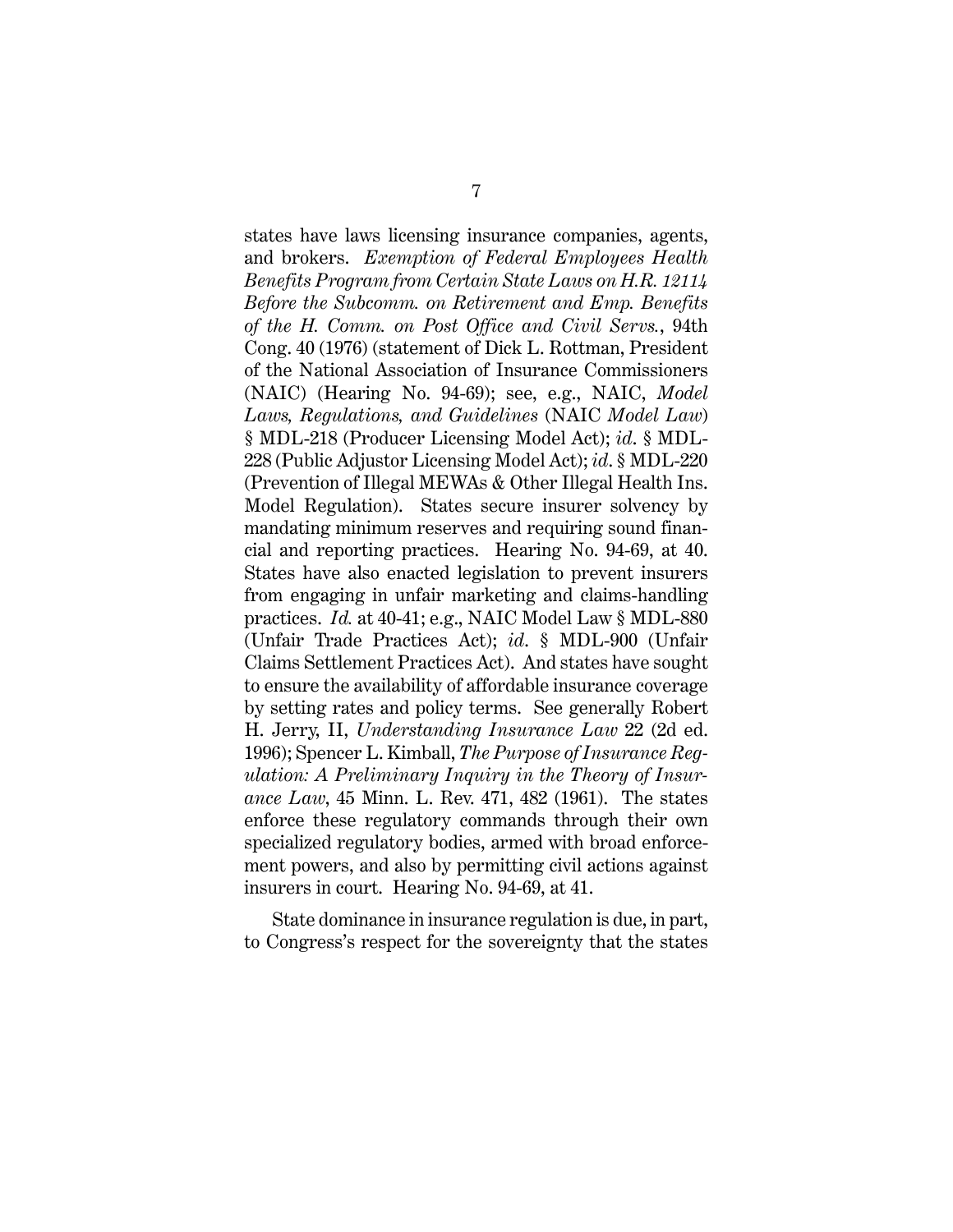possess "'concurrent with that of the Federal Government,'" *Gregory v. Ashcroft*, 501 U.S. 452, 457 (1991) (quoting *Tafflin v. Levitt*, 493 U.S. 455, 458 (1990)), and the recognition that insurance is one of the "areas of traditional state regulation" that Congress does not lightly tamper with. *Metro. Life Ins. v. Mass. Travelers Ins. Co*., 471 U.S. 724, 740 (1985); see *id.* at 741; *Fort Halifax Packing Co., Inc. v. Coyne,* 482 U.S. 1, 19 (1987).

State dominance of insurance regulation also reflects Congress's understanding that the states possess special competence in insurance regulation that the federal government lacks. State legislators and regulators have developed relationships with the people and institutions impacted by their actions—including insurers, consumers, and, in the case of health insurance, health-care providers. Ronald Gift Mullins, *Strong Congressional Debate Role Urged for Industry Regulators*, J. Com., June 11, 1997 at 8A (quoting Josephine Musser).

The states' smaller geographic sphere of responsibility also enables them to provide closer, more personalized oversight, tailored to local assumptions, local problems, and individual communities' needs. NAIC, *1995 NAIC Annual Report* 15 (1996) ("[T]he states are closer to the consumers they are protecting and the industry they are regulating," which is why "states do a better job of regulating insurance than the federal government could."). And local expertise matters, because the insurance business has numerous "logical ties to the geographic, economic, and political structures of the states," that affect employers, health-care providers, and others. Hearing No. 94-69, at 43.

Recognizing these realities, Congress has consistently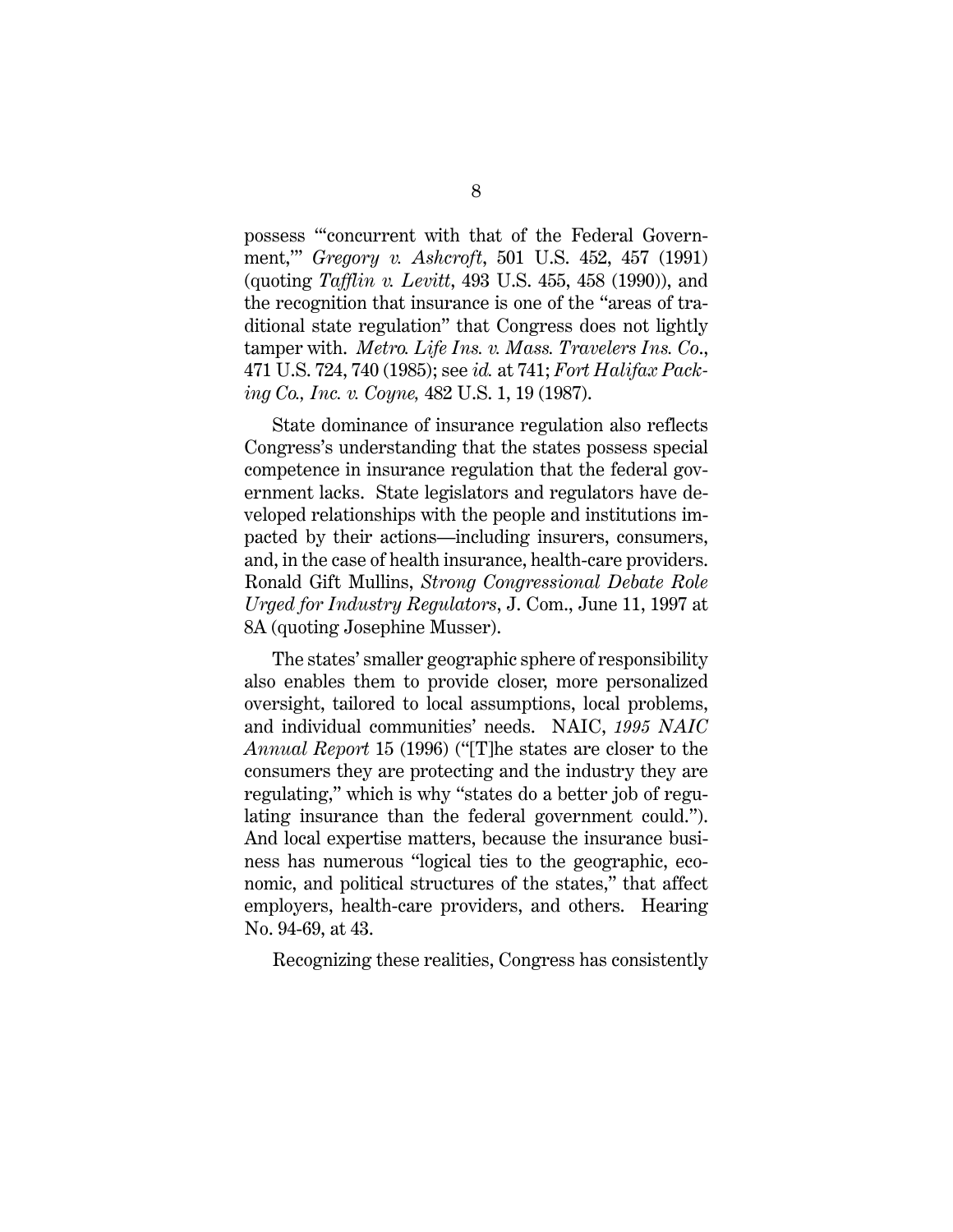sought to make use of state regulatory expertise in fashioning federal legislation regarding private insurance. Even where Congress has identified areas of "exclusive federal concern," *FMC Corp. v. Holliday*, 498 U.S. 52, 58 (1990), or where "distinctly federal interests" are at play, *Empire Healthchoice Assurance, Inc. v. McVeigh*, 547 U.S. 677, 696 (2006), and determines it necessary to take over important areas of insurance regulation—whether to offer affordable comprehensive insurance to seniors, to expand health care access to all Americans, or to completely overhaul the regulation of employee benefit plans—Congress has still left the states with significant regulatory authority. And the unblemished core of that authority has always included the states' power to regulate the business practices of carriers that wanted to do business in their respective states.<sup>[3](#page-21-0)</sup>

 <sup>3</sup> E.g*.*, Medicare Prescription Drug Improvement and Modernization Act of 2003, Pub. L. No. 108-173, § 232(a)(3), 117 Stat. 2066 (subjecting private Medicare plans to "State licensing laws or State laws relating to plan solvency," 42 U.S.C. § 1395w-26(b)(3), a directive that the [Centers for Medicare & Medicaid Services](https://www.cms.gov/Medicare/Medicare.html) has interpreted to include "[s]tate environmental laws, laws governing private contracting relationships, tort law, labor law, civil rights laws and similar laws, Dep't of Health & Human Servs., Ctrs. For Medicare & Medicaid Servs., *Medicare Prescription Drug Benefit*, 69 Fed. Reg. 46,632, 46,696 (Aug. 3, 2004)); Patient Protection and Affordable Care Act, Pub. L. No. 11-148, § 1321(d), 124 Stat. 119 (2010) (PPACA) (providing that "[n]othing in this title shall be construed to preempt any State law that does not prevent the application of the provisions of this title"); Employee Retirement Income Security Act of 1974, Pub. L. No. 93-406, § 514(b)(2)(A), 88 Stat. 829 (ERISA) (preserving any state law that "regulates insurance,"  $29 \text{ U.S.C.} \$   $1144(2)(\text{A})$ , which "reserv[es] the business of insurance to the States," *Metro. Life*, 471 U.S. at 744 n.21).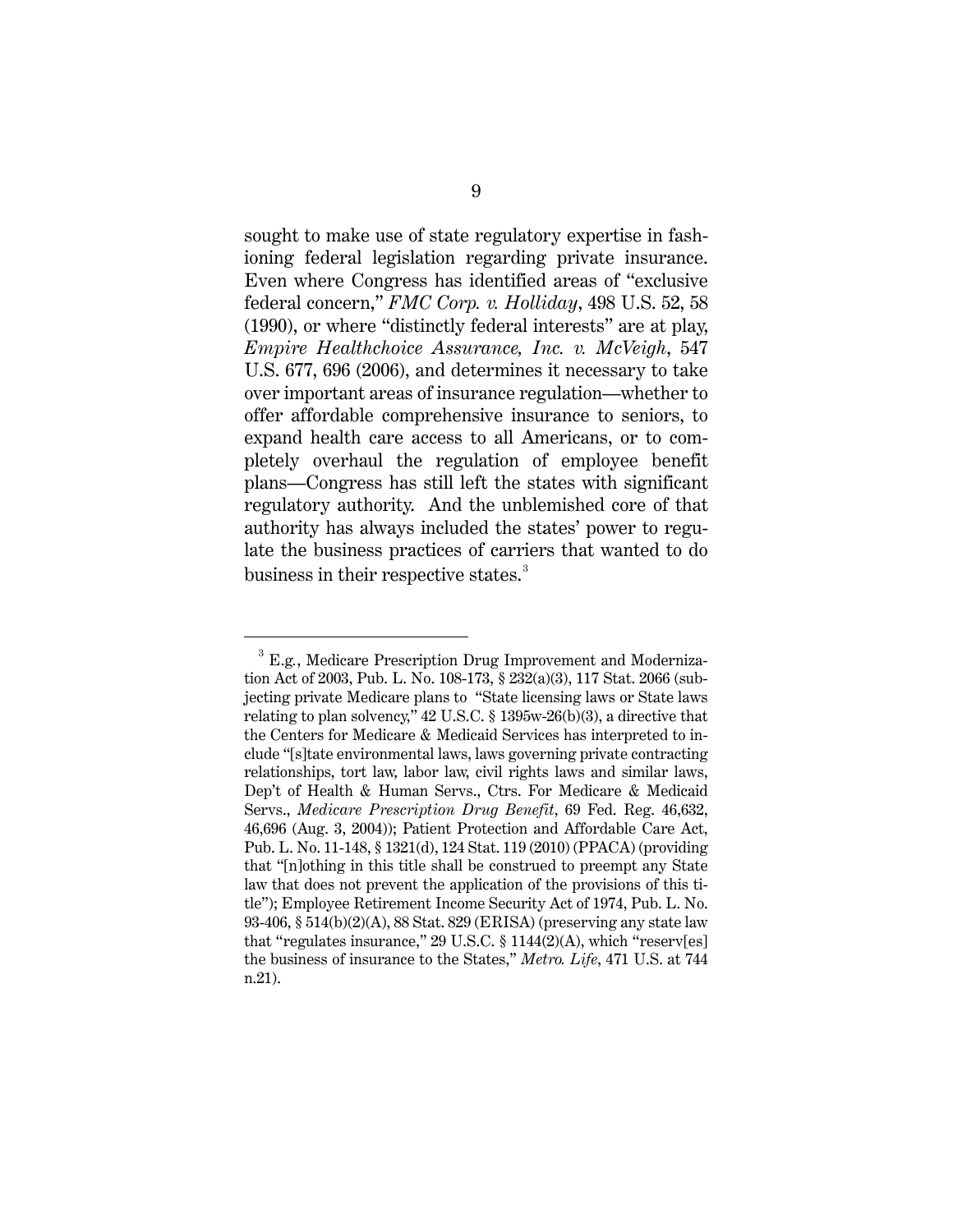### <span id="page-19-0"></span>**B. FEHBA's dual-regulatory regime preserves the states' authority to regulate FEHB carriers' business practices.**

Congress followed this tried-and-true dual-regulatory formula with FEHBA, striking a balance of federalism particularly slanted in favor of state regulatory authority. Congress extended FEHBA's preemptive reach to laws that would interfere with FEHB plan terms relating to "benefits" or "coverage." But Congress has left intact the states' authority to regulate *everything* else.

### *1. The Federal Employees Health Benefits Act of 1959.*

<span id="page-19-1"></span>When Congress first created the Federal Employee Health Benefit Plan in 1959, Pub. L. No. 86-382, 73 Stat. 708, to offer health benefits to federal employees, it sought to close a "wide gap" that existed between the "government, in its capacity of employer, and employers in private enterprise," that "almost universally" offered "contributory health benefit programs." H.R. Rep. No. 86-957, at 1-2 (1959) (J.A. 267-68). It sought to provide those health benefits in the same manner as private employers did, by "execut[ing] contracts" with private insurance carriers to administer FEHB plans, 5 U.S.C. § 8902(a); H.R. Rep. No. 86-957, at 3, (J.A. 269).

Congress viewed the state's ability to provide accountability and consumer protection as an important asset in this new program—which is unsurprising, given that the federal government was becoming a consumer of insurance. Accordingly, Congress did not "design[]" FEHBA to "regulate the insurance business" or to "override any state regulatory scheme." Report of the Comptroller General of the United States, B-164562, *Conflicts Between*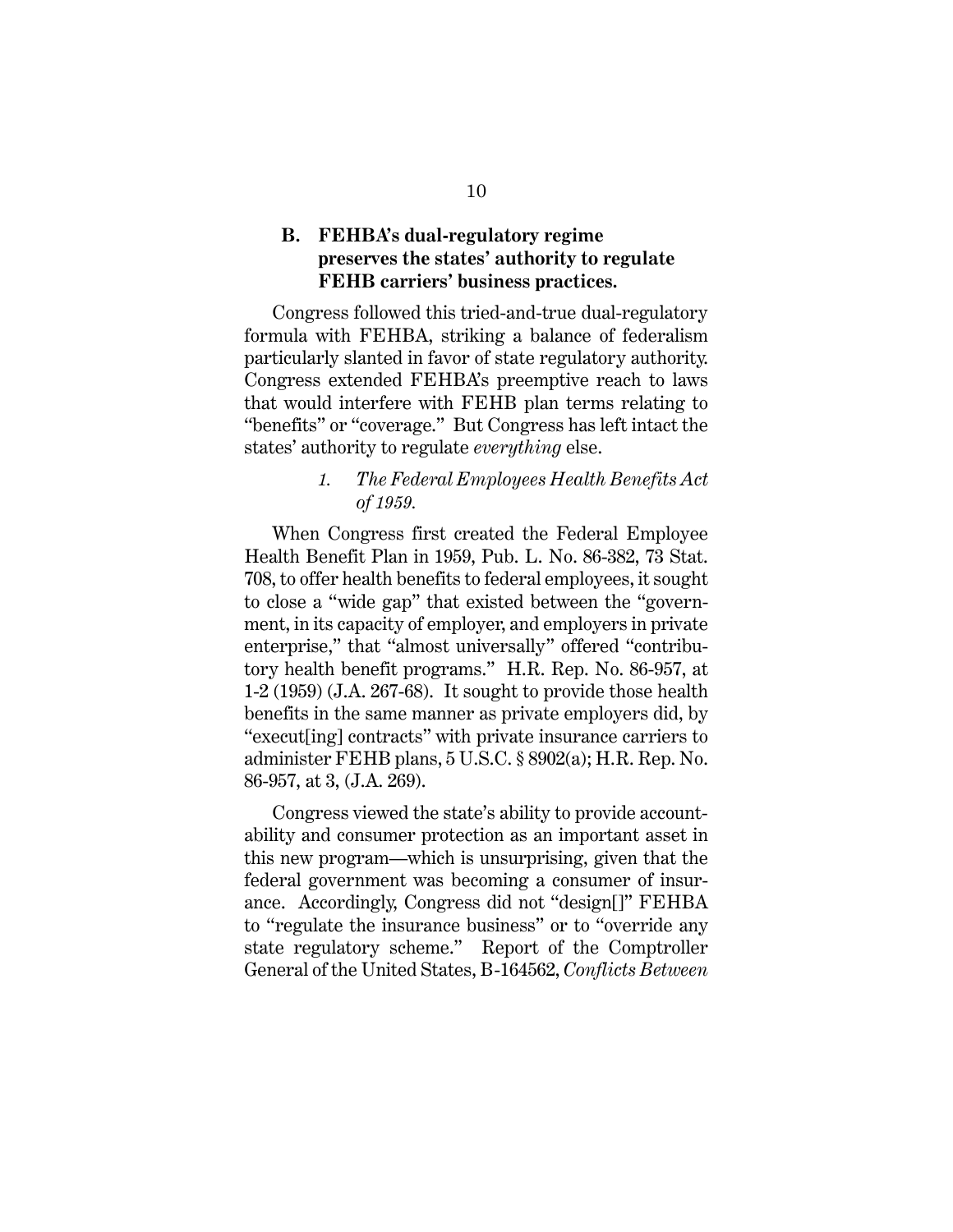*State Insurance Requirements and Contracts of the Federal Employees Health Benefit Carriers* 15 (1975) (Comptroller General Report). Rather, because Congress recognized that "[a]ll states regulate the health insurance business in various" ways, S. Rep. No. 95-903, at 7 (1973) (J.A. 375); Hearing No. 94-69, at 3 (Statement of Thomas Tinsley, Director, Bureau of Retirement, Insurance, and Occupational Health) (same), it left to the states "the authority to both regulate and tax health insurance carriers operating under the [FEHB] program," in the same manner that they regulated other private insurers. Comptroller General Report at 15.

#### *2. The Civil Service Reform Act of 1978.*

<span id="page-20-0"></span>In the "early years of the" FEHB program, subjecting the FEHB carriers to the states' complete regulatory authority "offered few if any problems." S. Rep. 95-903, at 7 (J.A. 375). But in the early 1970s, certain FEHB carriers encountered state laws that conflicted with the provisions in their plans. Comptroller General Report at 2-4. These "presented serious problems" for the program. S. Rep. 95-903, at 7 (J.A. 375). Complying with them would mean additional premium costs, which would make the program more expensive for "both the Government and enrollees," H.R. Rep. No. 94-1211, at 3 (1976), (J.A. 338). It also threatened the "uniformity of benefits" the government had promised to enrollees. *Ibid.* Some employees would get "benefits for which they did not contract," Hearing No. 94-69, at 2 (Statement of Thomas Tinsley), and others would end up "paying a premium based, in part, on the cost of benefits provided only to enrollees in other States." H.R. Rep. No. 94-1211, at 3 (J.A. 338); see also S. Rep. 95- 903, at 9 (J.A. 379). This lack of uniformity was not only inequitable, but also put "carriers in serious jeopardy" of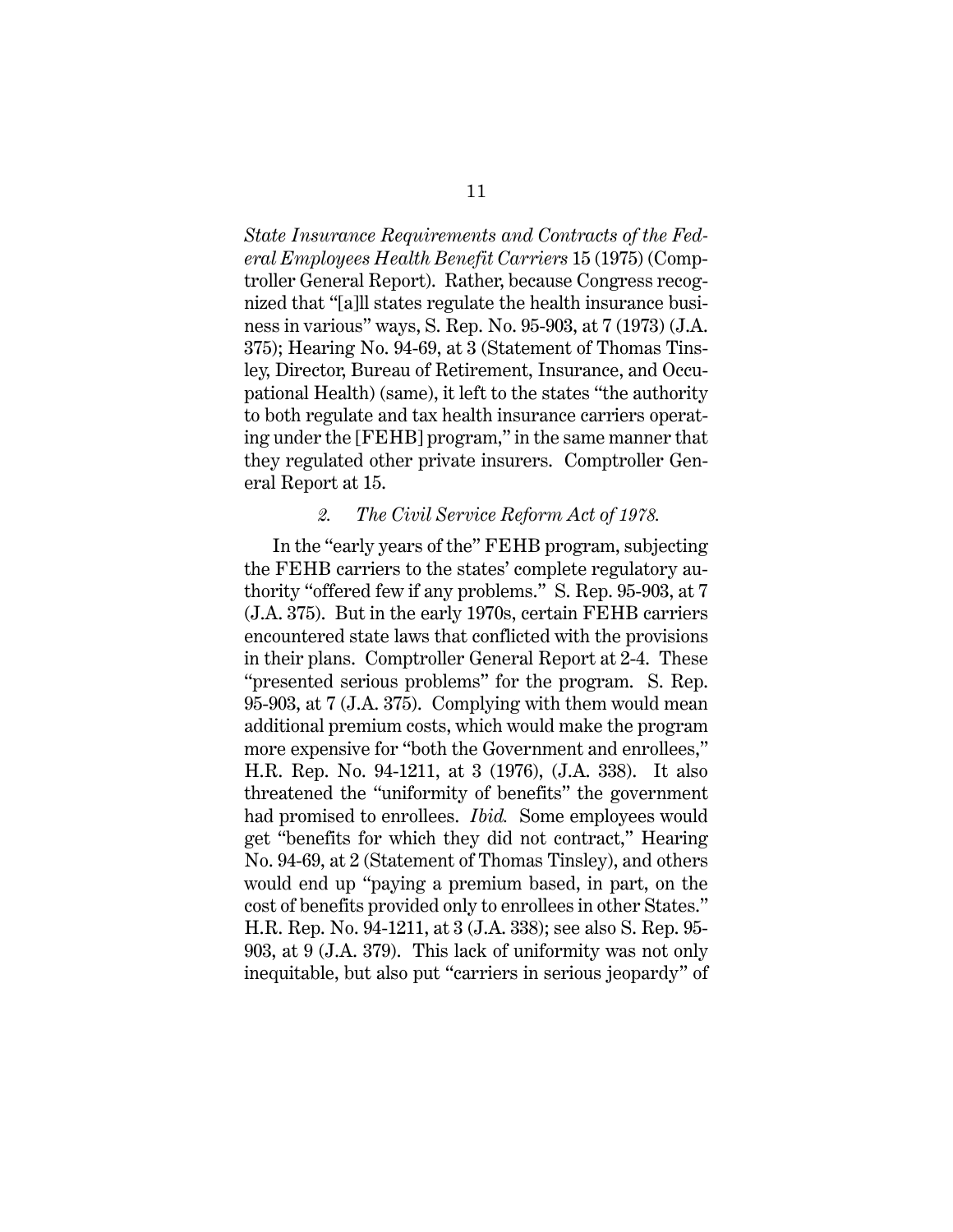<span id="page-21-0"></span>losing their eligibility to provide insurance under the plan, S. Rep. 95-903, at 7 (J.A. 376), because eligible carriers are required to be "licensed to issue group health insurance in all the States and the District of Columbia," see 5 U.S.C. § 8902(a) & (b), and thus an insurer's failure to follow even one state's law could force it out of the FEHB program entirely, S. Rep. 95-903, at 7 (J.A. 376).

In keeping with its traditional respect for state insurance regulation, Congress took a targeted approach in addressing these conflicts. Congress first decided to act in February of 1975, after certain FEHB insurers had come to the Civil Service Commission (CSC) expressing concern about the impact that state-mandated benefit laws were having on their plans. H.R. Rep. No. 95-282, at 3 (1977) (J.A. 353-54); Comptroller General Report at 13-15. In response, the Honorable Richard C. White, Chairman of the House Subcommittee on Retirement and Employee Benefits, requested the Comptroller General of the United States to furnish a report identifying "those State health insurance requirements which conflict with contracts negotiated between the FEHB carriers and the Civil Service Commission." H.R. Rep. No. 94-1211, at 2 (J.A. 336); Comptroller General Report at 18-19, App. I. Representative White also asked the Comptroller to study the costs that would be incurred if FEHB plans were "changed to include all benefits" that enrollees were entitled to receive by state statute. Comptroller General Report at 19, App. I.

In response, the Comptroller, with the assistance of AETNA, one of the FEHB carriers, identified a set of 19 specific "[s]tate insurance laws, regulations, and Attorney's generals opinions" in 14 states that "conflict with contracts" of the FEHB carriers. Comptroller General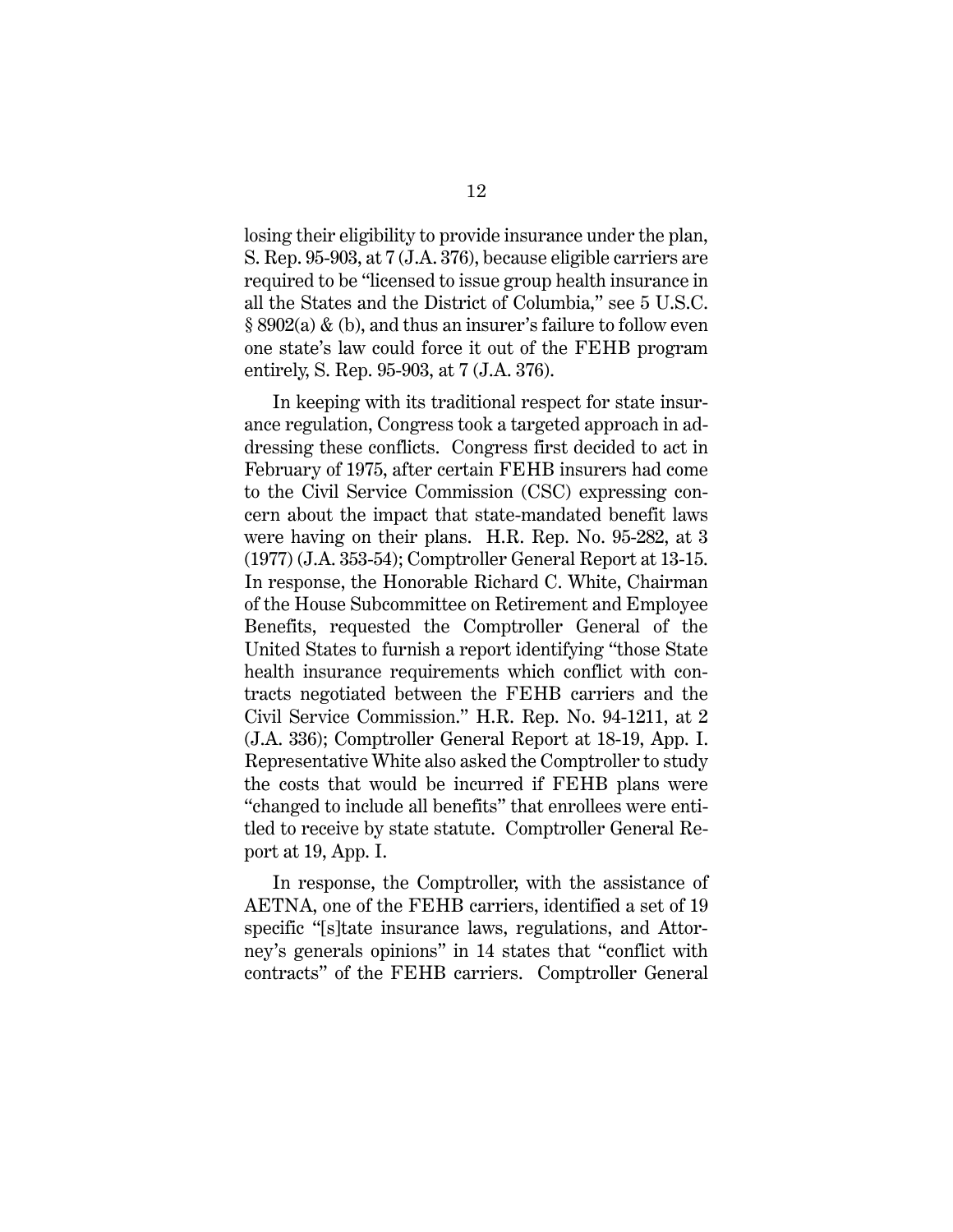Report at 1, 5, 24. These included state mandates for health insurance carriers to cover chiropractic services, acupuncture, and treatment for mental illness and alcoholism, along with laws that mandated continuation of coverage, home health care, and maternity benefits. Comptroller General Report at 5-12, 21-24. One law from Maryland even mandated that health-insurance carriers cover benefits that might otherwise be provided under no-fault automobile insurance. *Id*. at 24. The Comptroller General estimated that premiums might have to increase by "as much as 5 percent" to cover the benefits mandated for the enrollees in these states, H.R. Rep. No. 95-282, at 4 (J.A. 355); see Comptroller General Report at iii, 18.

Accordingly, when Congress decided to amend FEHBA to add a preemption provision, it did so as a "direct result" of the Comptroller General's Report, Hearing No. 94-69, at 1, based on a detailed legislative record tied specifically to these laws.

The preemptive effort that resulted from this narrow, targeted investigative effort was likewise narrow and targeted. The CSC, the agency charged with implementing FEHBA at the time, did not request "complete preemption" of all state laws that might impact the plans. H.R. Hearing No. 94-69, at 4. And Congress provided only "a form of limited preemption," S. Rep. 95-903, at 7 (J.A. 375), which targeted "the various State conflicts" outlined in the Comptroller General Report, H. R. Rep. No. 94- 1211, at 2 (J.A. 336).

As the Committee reports and hearing transcripts from this legislative effort reveal, Congress's sole objective in enacting FEHBA's preemption provision, 5 U.S.C. § 8902(m)(1), Act of Sept, 17, 1978, Pub. L. No. 95-368, 92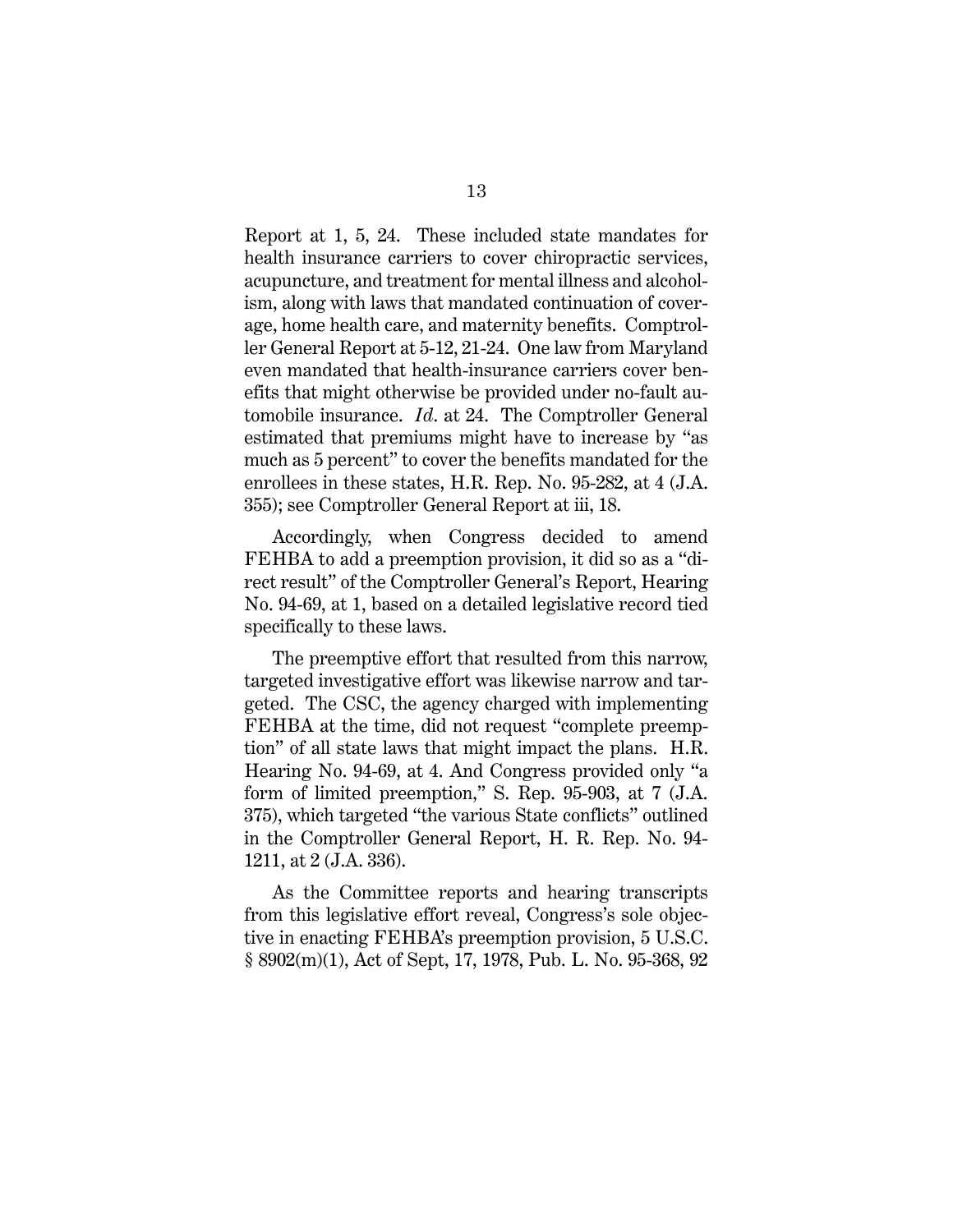Stat. 606, was "to establish uniformity in benefits and coverage," and the only state laws and regulations it sought to preempt were "State or local laws pertaining to such benefits and coverage which are inconsistent with such contracts." H.R. Rep. No. 95-282, at 6 (J.A. 359). Congress thus targeted laws that would conflict with FEHB contractual provisions concerning "the nature or extent of coverage or benefits (including payments with respect to benefits)." 5 U.S.C. § 8902(m)(1) (1982). But Congress made clear that in doing so, it was pulling out only isolated pieces of the states' regulatory authority. State laws were preempted only "insofar as they pertain to benefits and coverage." H.R. Rep. No. 95-282, at 6; (J.A. 359). To Congress, this meant that section 8902(m)(1)'s preemptive scope would reach:

State laws or regulations which specify types of medical care, providers of care, extent of benefits, coverage of family members, age limits for family members, or other matters relating to health benefits or coverage when such laws or regulations conflict with the provision of contracts under" the FEHBP.

H.R. Rep. 94-1211, at 4; J.A. 339; H.R. Rep. No. 95-282, at 4-5 (J.A. 356-57)—a list that was virtually identical to the list of laws regarding "benefits" compiled in the Comptroller General's Report. Comptroller General Report at 1. But according to Congress, "such a preemption" was "purposely limited," and would not "provide insurance carriers under the program with exemption from state laws and regulations governing other aspects of the insurance business, such as the payment of premium taxes and requirements for statutory reserves." H.R. Rep. No. 95-282, at 6;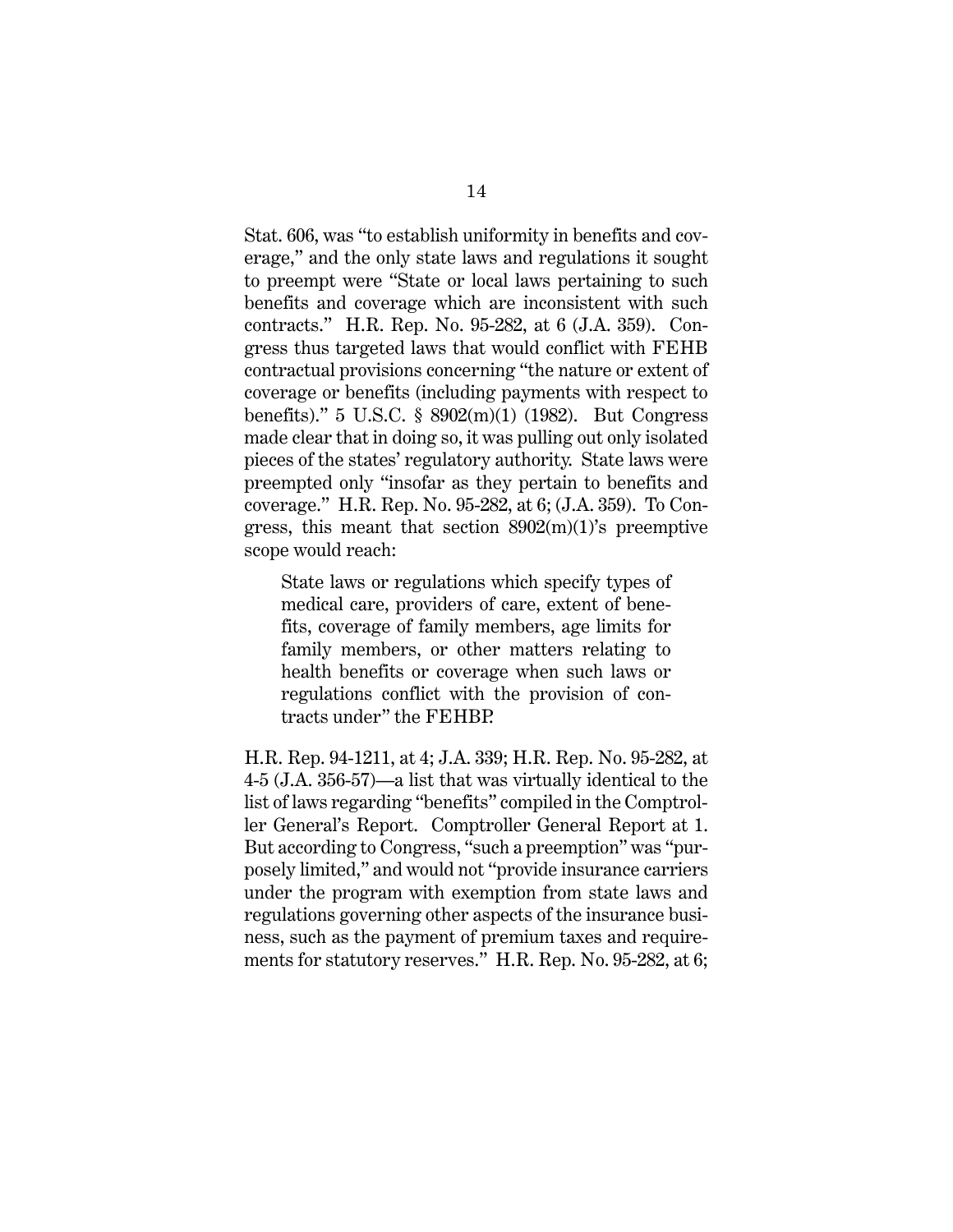(J.A. 359). As Senator Herbert Harris explained, the provision "limits itself solely to who is eligible for this Federal plan and what benefits are provided," and he cautioned: "I think we ought to make sure we don't get into the business of just overriding willy-nilly today or in the future the State's rights as far as the regulation of the industry is concerned." Hearing No. 94-69, at 14.

#### *3. The Federal Employees Health Care Protection Act of 1998.*

<span id="page-24-0"></span>When Congress amended FEHBA's preemption provision in the Federal Employees Health Care Protection Act of 1998, Pub. L. No. 105-266, § 3(c), 112 Stat. 2363, 2366 (FEHCPA), it again had narrow goals in mind, and tailored its amendments to those specific aims. Congress moderately expanded upon section 8902(m)(1)'s preemption provision in two ways. The first addressed a series of cases in which courts had permitted claimants to skirt preemption of state tort claims by arguing they merely augmented the duties in the plans, and were thus not "inconsistent" with the plans. Brian Harr, *Legislative Reform: FEHBA's Preemption Clause: Is It a Model for Private Employers' Subsidized Health Care?*, 22 J. Legis. 267, 273 (1996) (discussing *Eidler v. Blue Cross Blue Shield United of Wisconsin*, 671 F. Supp. 1213, 1216-17 (E.D. Wis. 1987)). Congress deleted the language from section  $8902(m)(1)$  that required a state law to be "inconsistent" with FEHB contract terms to be preempted, "thereby giving the federal contract provisions clear authority" over state law when those terms concerned benefits or coverage. S. Rep. No. 105-257, at 15 (1998) (J.A. 468).

Congress also revised FEHBA' preemption provisions as part of a larger effort within the Federal Employees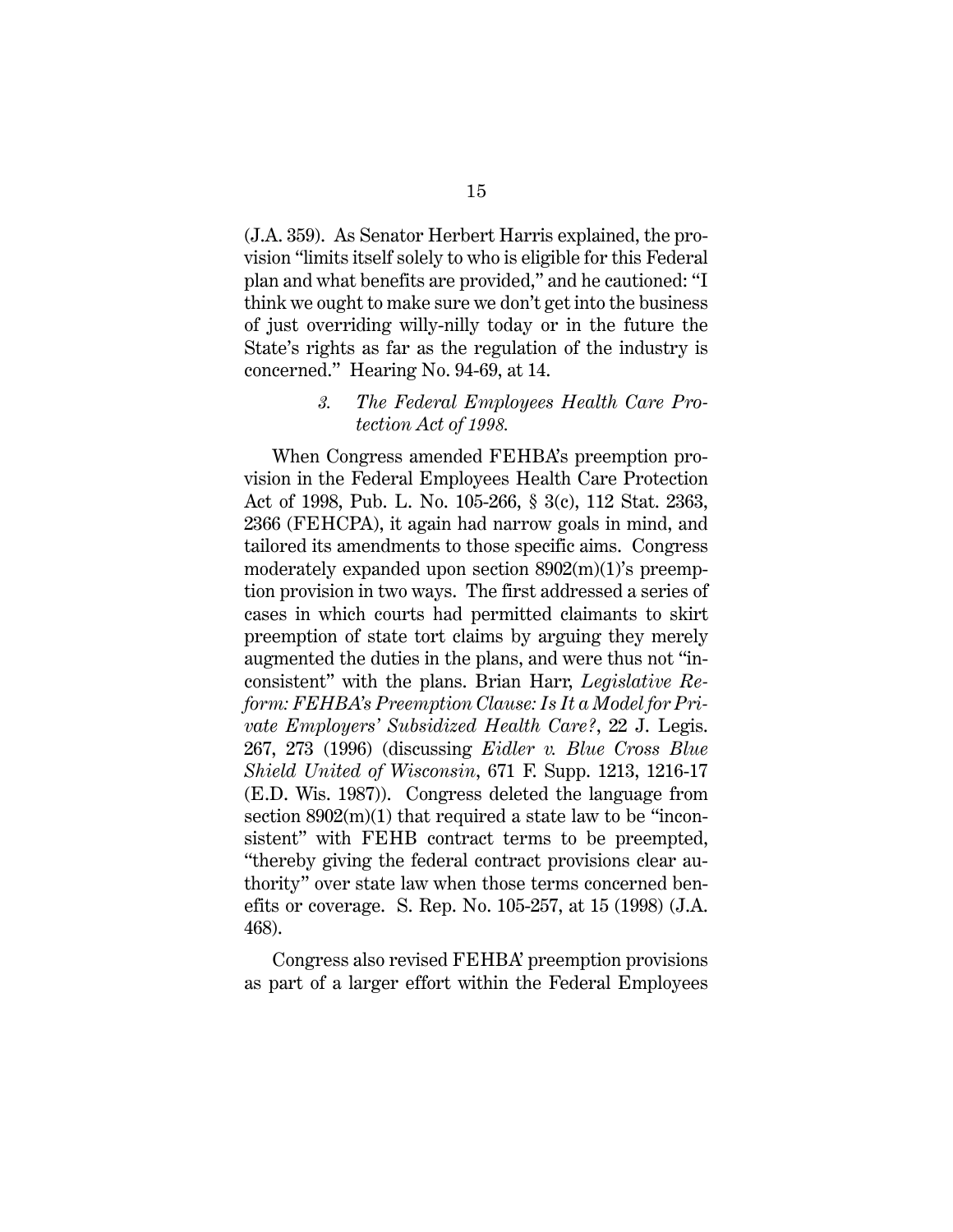Health Care Protection Act to encourage "managed care programs," H.R. Rep. No. 105-374, at 16 (1997) (J.A. 416- 17), such as PPOs, in which insurers enter contractual arrangements with providers to offer their services at discounted rates. Congress found these arrangements to provide "legitimate and valuable benefits" in the form of cost savings to "health care providers, carriers, and patients," S. Rep. 105-257, at 3 (J.A. 444). Congress determined that allowing these arrangements would "strengthen the ability of national plans to offer uniform benefits and rates to enrollees regardless of where they may live." H.R. Rep. No. 105-374, at 9 (J.A. 403).

Permitting these PPO arrangements required preempting "State-mandated 'any-willing provider' statutes," *ibid*., to the extent they applied to FEHBA plans. Such "any-willing provider" laws give plan beneficiaries the right to select their own health-care provider, and to require their insurance carrier to pick up the cost of the provider's services, on the same terms with doctors in the plan's network. Nat'l Conf. of State Legislatures, *State Roles in Health Reform Provisions Related to Insurance* (Oct. 2011), <http://bit.ly/2ibvq8I>. This obviously hampered efforts to create PPO network arrangements. To prevent these "cost-cutting initiatives from being frustrated" by these "any-willing-provider" laws, H.R. Rep. No. 105-374, at 9 (J.A. 403), Congress expanded section 8902(m)(1)'s preemptive scope to include not only contract terms relating to the "nature or extent of coverage or benefits," but also those relating to the "provision" of "coverage or benefits." 5 U.S.C. § 8902(m)(1). This change targeted for preemption laws that limited the "types of organization [that] can *provide* health care," S. Rep. No. 105- 257, at 14-15 (emphasis added) (J.A. 468), thus displacing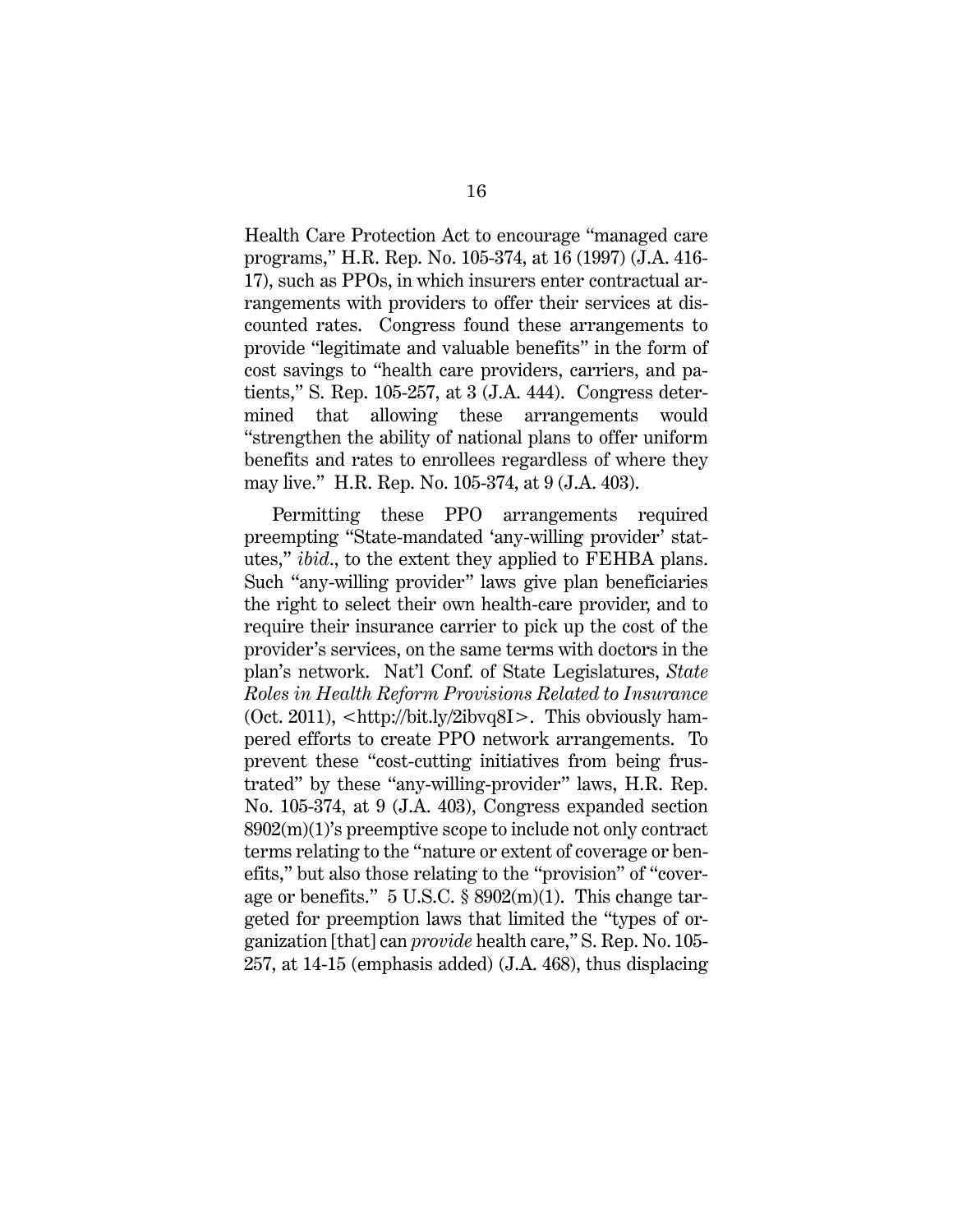state laws that would not allow plans that "provide[d]" benefits through such "managed care programs," H.R. Rep. No. 105-374, at 16 (J.A. 416-17).

Congress took pains to explain that this was only a very limited expansion of section 8902(m)(1)'s preemptive scope. The Senate's report specified that the change would only "affect states that have requirements governing what types of organization can provide health care when those requirements are different from those under federal contracts." S. Rep. No. 105-257, at 14-15 (J.A. 468). The amendments thus had no effect on state regulations concerning the business of FEHB insurers more generally.

Taken together, these benchmarks in FEHBA's development demonstrate that Congress understood the preemptive scope of section 3902(m)(1) to be quite limited, in keeping with Congress's traditional respect for state insurance regulation. And these acts show the care that Congress took in its preemption policy, displacing states' authority no further than necessary to achieve the specific objects it had in mind.

For instance, on more than one occasion, Congress has stressed the need to control costs as reason to amend FEHBA's preemptive scope—whether to avoid cost *increases* that would result from state-mandated benefits laws, H.R. Rep. No. 94-1211, at 3 (J.A. 338), and the administrative costs of complying with differing state laws, *ibid*., or to promote cost *savings* by lifting restrictions on the types of organizations that could provide insurance, H.R. Rep. No. 105-374, at 9 (J.A. 403). But Congress's desire for cost-savings did not mean that it intended to provide FEHBA carriers with free-form immunity from any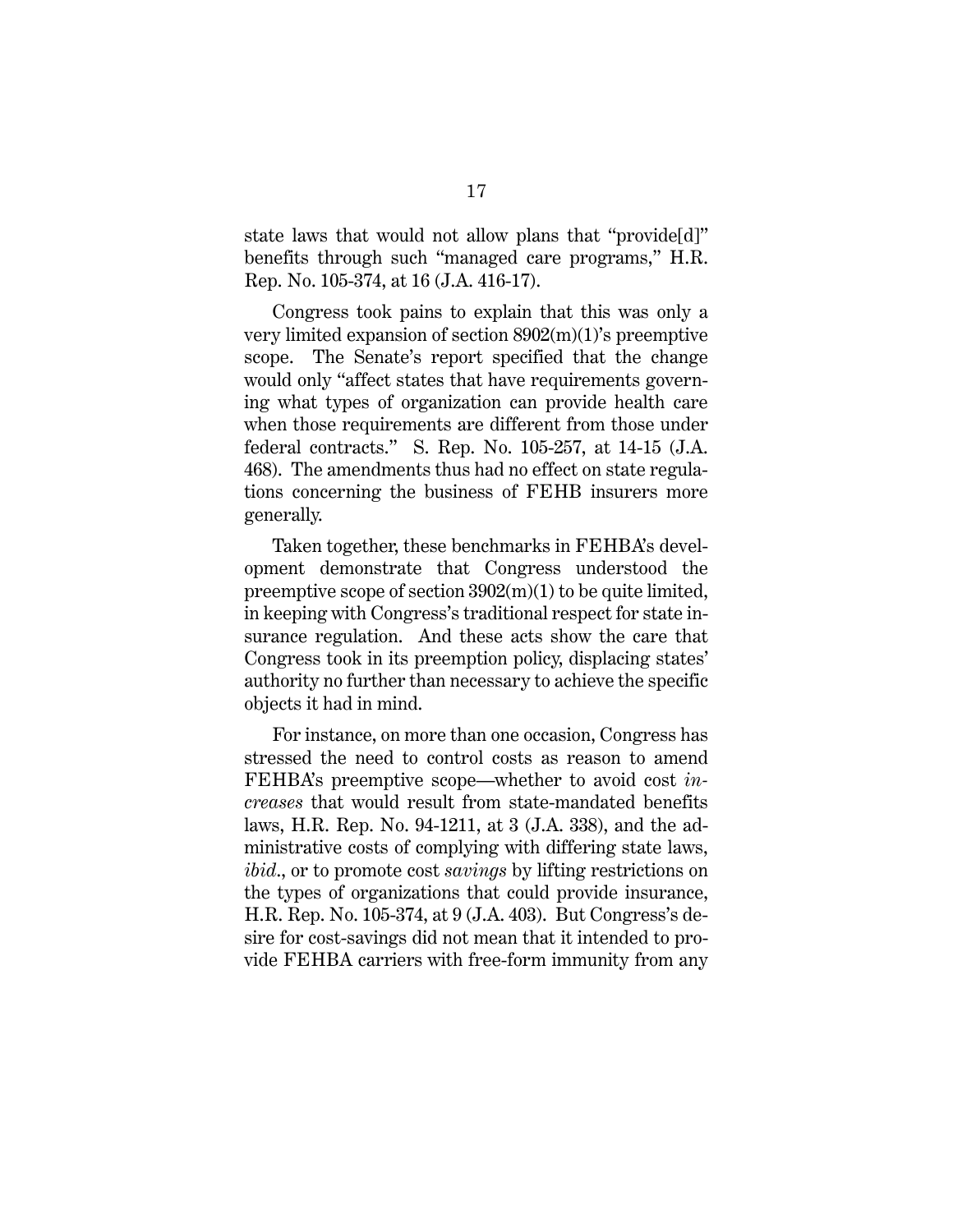state law that impact plan costs. After all, Congress explained that state laws regarding "premium taxes" were not to be preempted, H.R. Rep. No. 95-282, at 6 (J.A. 359), despite its awareness that allowing the states to impose such taxes added millions of dollars to the costs of the plans, up to \$13 dollars per enrollee for some plans, Comptroller General Report at 20, App. II, and subjected the plans to the administrative costs of complying with the tax laws of 50 different states.

Likewise, the fact that Congress sought to provide uniformity in benefits and coverage through section 8902(m)(1), H.R. Rep. No. 94-1211, at 3 (J.A. 337), did not mean that it intended the "administration" of FEHB plans or benefits to be perfectly uniform. *Burkey v. Gov't Emp. Hosp. Ass'n,* [983 F.2d 656, 660](https://casetext.com/case/burkey-v-government-employees-hosp-assn#p660) (5th Cir. 1993); OPM, Proposed Rule, *Federal Employees Health Benefits Program; Subrogation and Reimbursement Recovery*, 80 Fed. Reg. 932, 933 (Jan. 7, 2015) (Proposed Rule). Congress sought uniformity in benefits and coverage within plans because that was what it promised to employees, H.R. Rep. No. 94-1211, at 3 (J.A. 337). But in areas *other* than benefits or coverage, Congress was willing to bear the increased administrative burden of a federalist system, because those costs were outweighed by the benefits of oversight and localized decision-making that came with leaving the large part of the regulation of FEHB carriers to the states.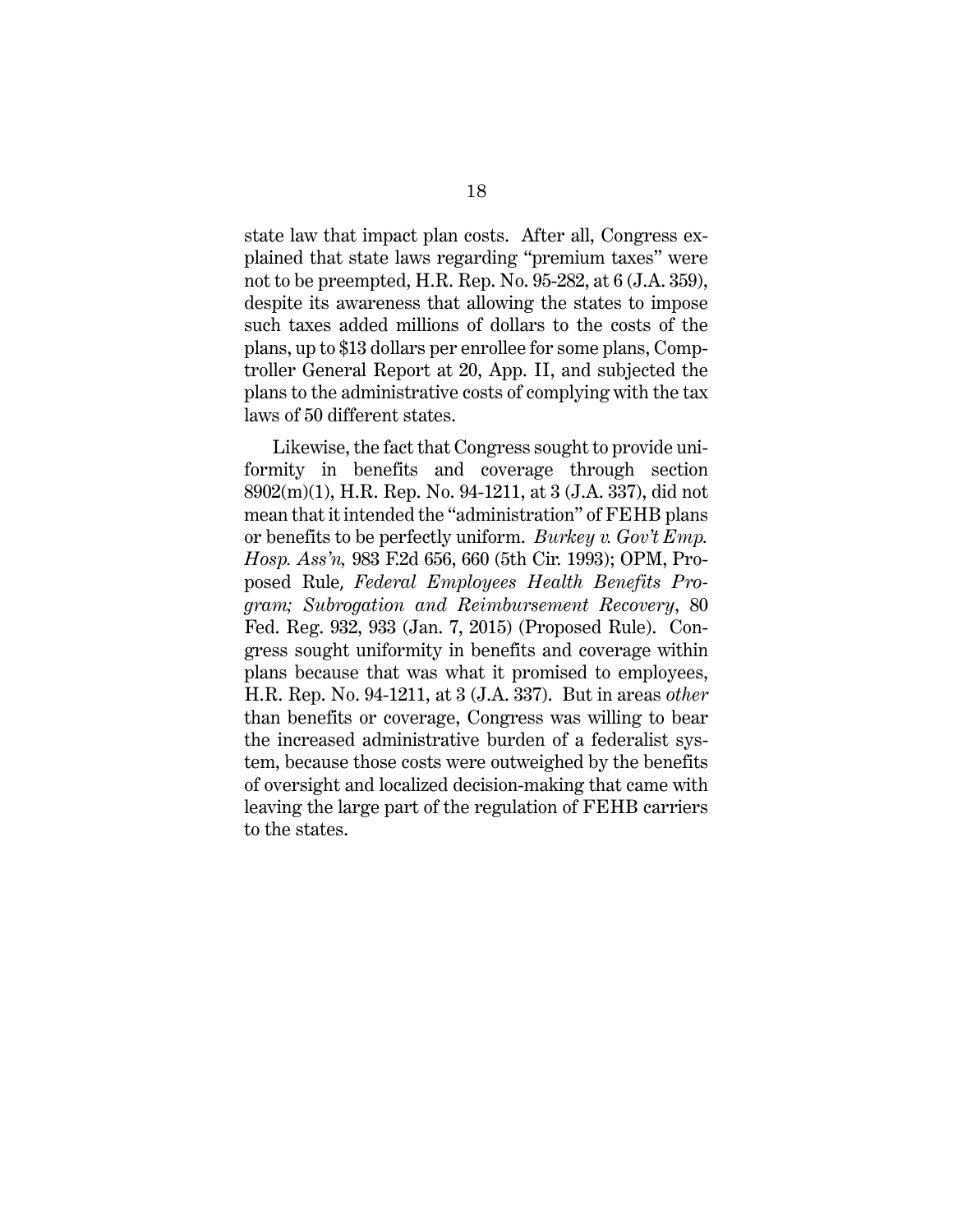### <span id="page-28-0"></span>**C. FEHBA carriers' subrogation and reimbursement rights concern insurance business practices that Congress reserved to the states.**

State restrictions on subrogation are among the regulations regarding the business of FEHB insurers that Congress intended to remain within the province of the states after enactment of section 8902(m)(1). This conclusion follows not only from the absence of any relationship between these laws and the "benefits" or "coverage" of FEHB plans, 5 U.S.C. § 8902(m)(1), but also because state regulation of these insurer rights is necessary to fulfill the basic federalist purpose behind FEHBA's dual-regulatory structure.

> <span id="page-28-1"></span>*1. Subrogation and reimbursement restrictions are not among the specific state laws Congress targeted for preemption.*

Subrogation and reimbursement provisions have long been common in insurance contracts, and OPM's "longstanding practice" has been for "FEHB Program contracts and the applicable statement of benefits" to "require carriers to seek reimbursement and/or subrogation recoveries." Proposed Rule, 80 Fed. Reg. 931, 933. Even before FEHBA's preemption provision was enacted, many states, including Missouri, refused to enforce these contractual rights of insurers. *Jones v. Aetna Casualty & Sur. Co.*, 497 S.W.2d 809, 812 (Mo. App. 1973) ("[A]n insurer may not acquire part of the insured's rights against a tortfeasor (other than an uninsured motorist) by reason of payment of medical expense, *either by assignment or by subrogation.*") (emphasis added). See also, e.g., 36 Okl. St. Ann. tit. 36, § 6092 (1971) (imposing "[l]imitations on subrogation and setoff under medical coverage"); Kan.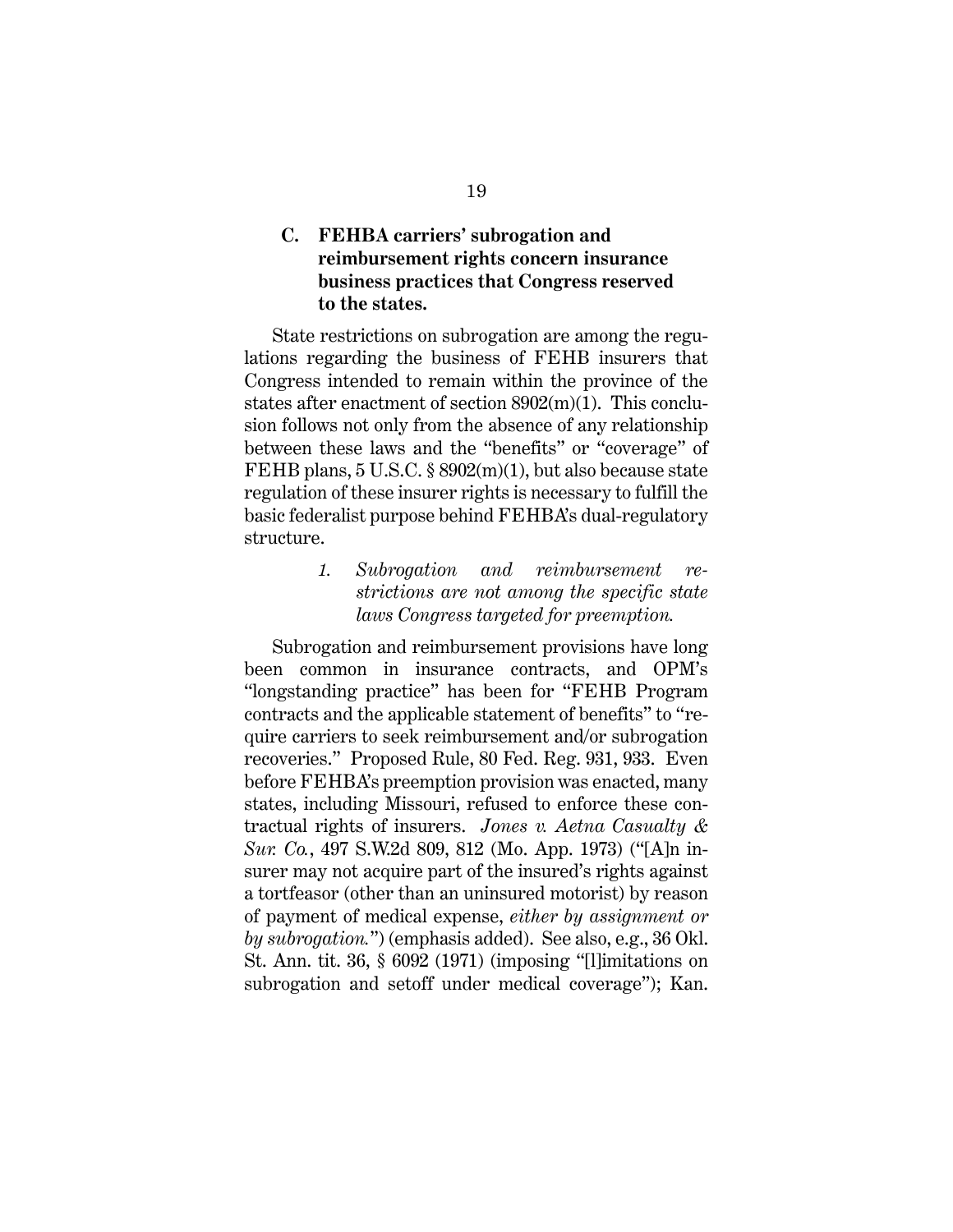Admin. Regs. § 40-1-20 (1966) (prohibiting subrogation clauses "for certain coverages"); *State Farm Fire & Cas. Co. v. Knapp*, 484 P.2d 180 (Ariz. 1971) (refusing to permit subrogation as an impermissible assignment of a personal injury claim); *Berlinski v. Ovellette*, 325 A.2d 239 (Conn. 1973) (invaliding subrogation provision in an automobileinsurance contract), overruled in *Westchester Fire Ins. Co. v. Allstate Ins. Co.*, 236 Conn. 362 (1996), overruled by statute, [C.G.S. 38a-336b](https://1.next.westlaw.com/Link/Document/FullText?findType=L&pubNum=1000264&cite=CTSTS38A-336B&originatingDoc=I10390b2432ba11d98b61a35269fc5f88&refType=LQ&originationContext=document&transitionType=DocumentItem&contextData=%28sc.Keycite%29) (denying insurers that provide uninsured-motorist coverage any right of subrogation against uninsured motorists); *Fifield Manor v. Finston*, 354 P.2d 107 (Ca. 1960); *State Farm Fire & Cas. Ins. Co. v. Farmers Ins. Exch*., 489 P.2d 480 (Okl. 1971); *Wrightsman v. Hardware Dealers Mut. Fire Ins. Co.*, 147 S.E.2d 860 (Ga. 1966).

Congress was thus doubtless aware of these state antisubrogation regulatory efforts when it passed section  $8902(m)(1)$  into law, and thus understood that these restrictions might have an impact on FEHB plan terms. But these laws were not among "the various State conflicts" that Congress sought to preempt with section 8902(m)(1), H. R. Rep. No. 94-1211, at 2 (J.A. 336), although, at the time, these anti-subrogation laws were far more pervasive than the state-mandated benefits laws that were targeted for preemption. Anti-subrogation laws likewise go unmentioned in all of the committee reports and hearing testimony surrounding adoption and amendment of section 8092(m)(1). This complete absence of Congressional attention demonstrates that Congress has not "in fact faced" the question of whether FEHBA's preemptive reach extends to state restrictions on insurers' subrogation and reimbursement rights, reason alone to conclude that Con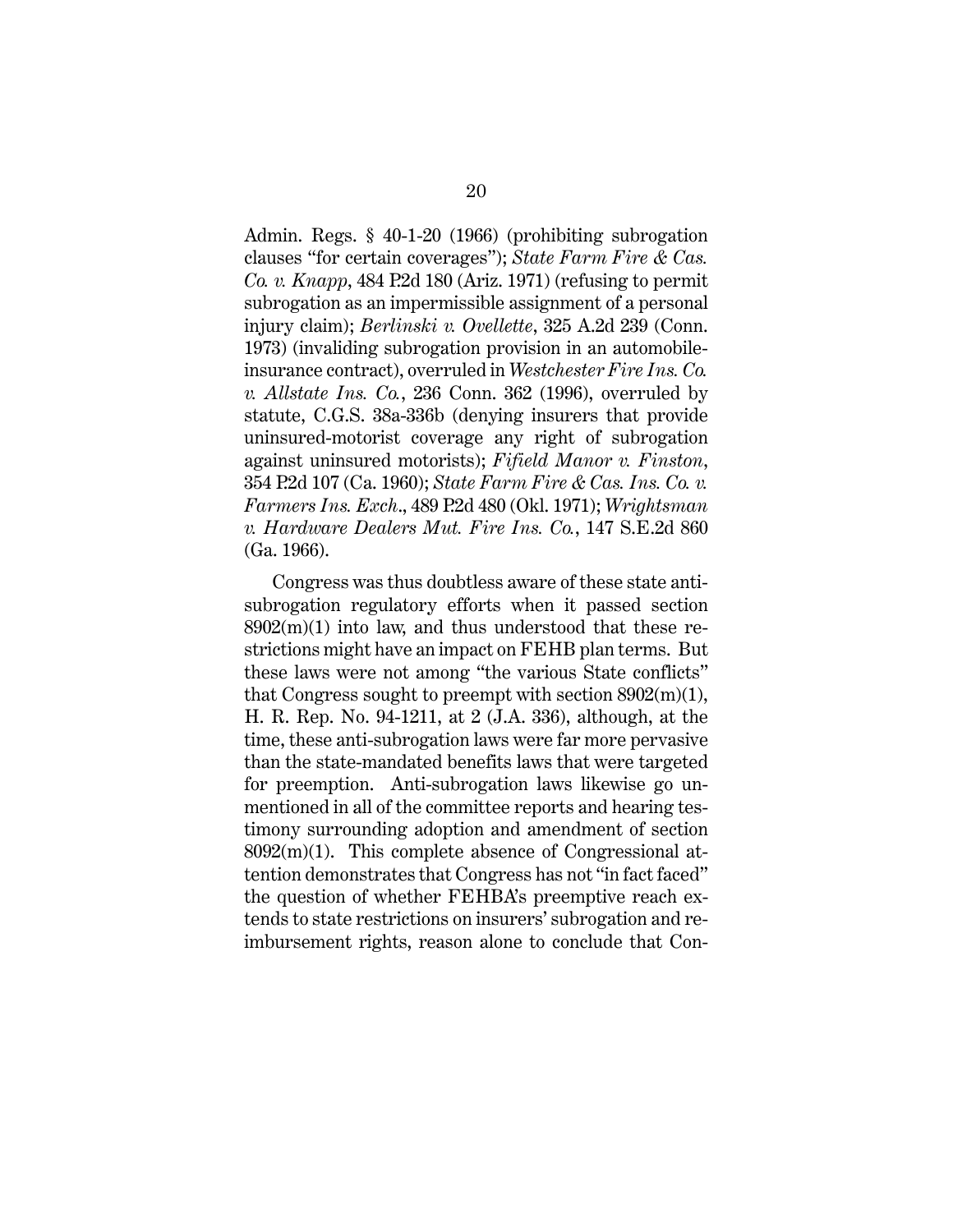gress did not intend to intrude into this "traditionally sensitive area[]" of "the federal balance" between federal and state authority. *United States v. Bass*, 404 U.S. 336, 349 (1971).

### <span id="page-30-0"></span>*2. Subrogation restrictions bear no relation to benefits or coverage as Congress understood them.*

State restrictions on subrogation and reimbursement also bear no relationship to "benefits" or "coverage," as required for preemption under section 8902(m)(1). In *McVeigh*, the Court expressed concern about the "puzzling" nature of section  $8902(m)(1)$ , concluding that its provisions were ambiguous and subject to multiple "plausible constructions." 547 U.S. at 697-98.But when Congress enacted section 8902(m)(1), it did not understand these terms to be ambiguous, nor did it understand them to encompass state restrictions on subrogation and reimbursement.

Anti-subrogation laws have no connection to "coverage" as Congress used the term in section 8902(m)(1), because in that provision, Congress adopted an industry definition of that term—using it to refer to "who is eligible to participate," Hearing No. 94-69, at 14 (Statement of Peter Connell, Counsel, AETNA Life & Cas.), "and for how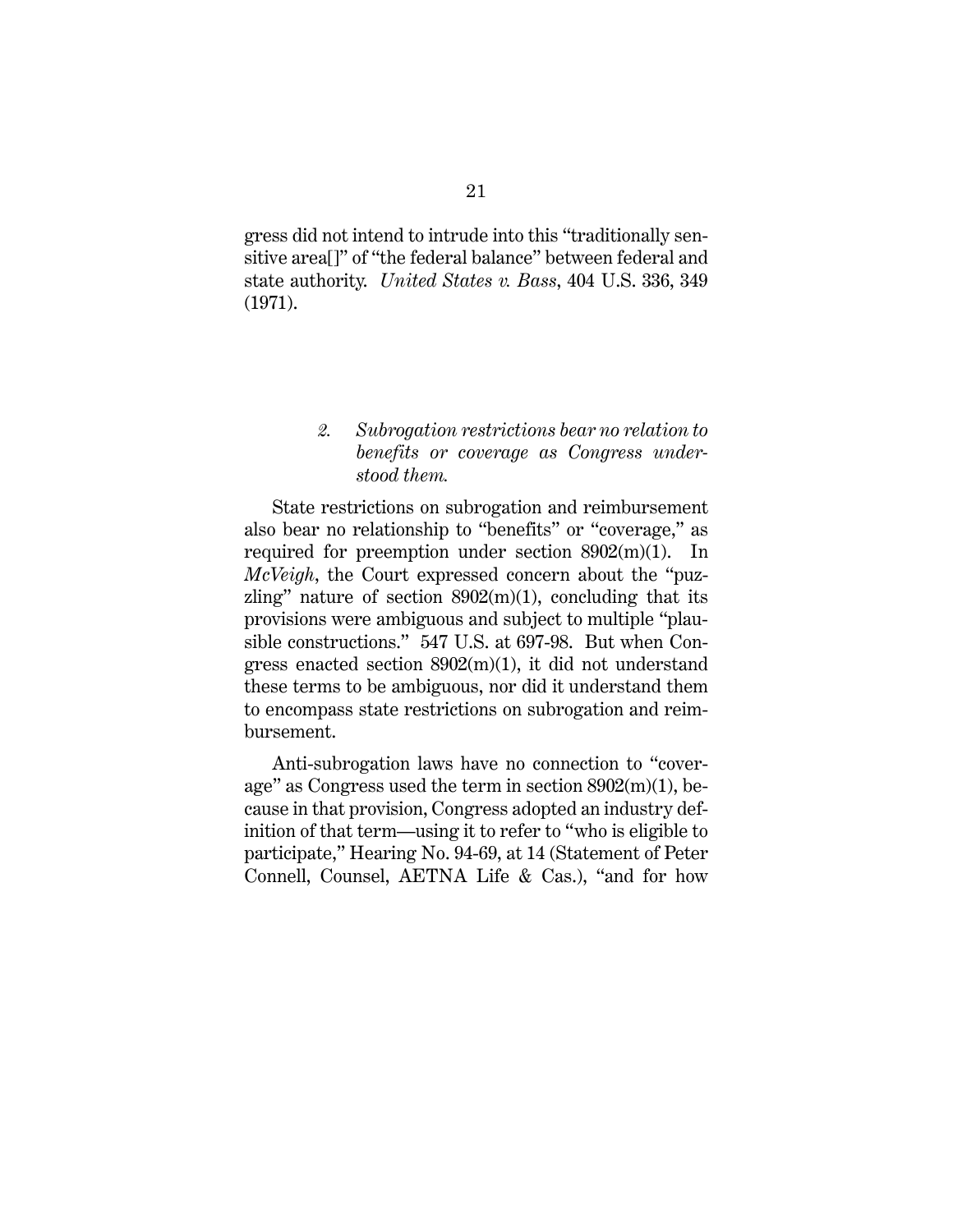long," *id*. (Statement of Daniel W. Pettengill, Vice Presi-dent, Group Div., AETNA Life & Cas.).<sup>[4](#page-38-0)</sup> There is no question that restrictions on subrogation and reimbursement rights have nothing to do with these aspects of the insurance relationship.

These laws do not have any connection to contractual "benefits" either. Not only are state restrictions on reimbursement or subrogation completely absent from the list of laws concerning "benefits" compiled in the Comptroller General's 1975 report, Comptroller General Report at 1, they are also different in kind from those included on that list. Each of the laws listed in the Comptroller General's Report relate to, and dictate, the "benefit structure" of the plan itself—the benefits initially given to plan enrollees. Hearing No. 94-69, at 4 (Statement of Thomas Tinsley).

Restrictions on subrogation or reimbursement, on the other hand, do not fit within this conception of benefits. They neither dictate nor constrain the insurer's obligation to provide benefits—which remains unchanged regardless of whether the insurer becomes entitled to a recovery later or not. And the cost-recovery mechanisms that these laws regulate are entirely distinct from the underlying benefits that create the reimbursement obligation. In-

 $\frac{1}{4}$  References within the contemporaneous committee reports are consistent with Congress's adoption of this industry view. E.g., H.R. Rep. No. 95-282, at 1, J.A. 351 (providing that FEHBA provides "health insurance coverage for about 3 million Federal employees and annuitants and 6 million dependents); *id*. at 4, J.A. 356 (referring to "coverage of family members"); *id*. at 6, J.A. 360 (noting that the problems giving rise to section 8902(m)(1) began when states started mandating, among other things, the "family members to be covered, the age limits for family members, [and] extension of coverage").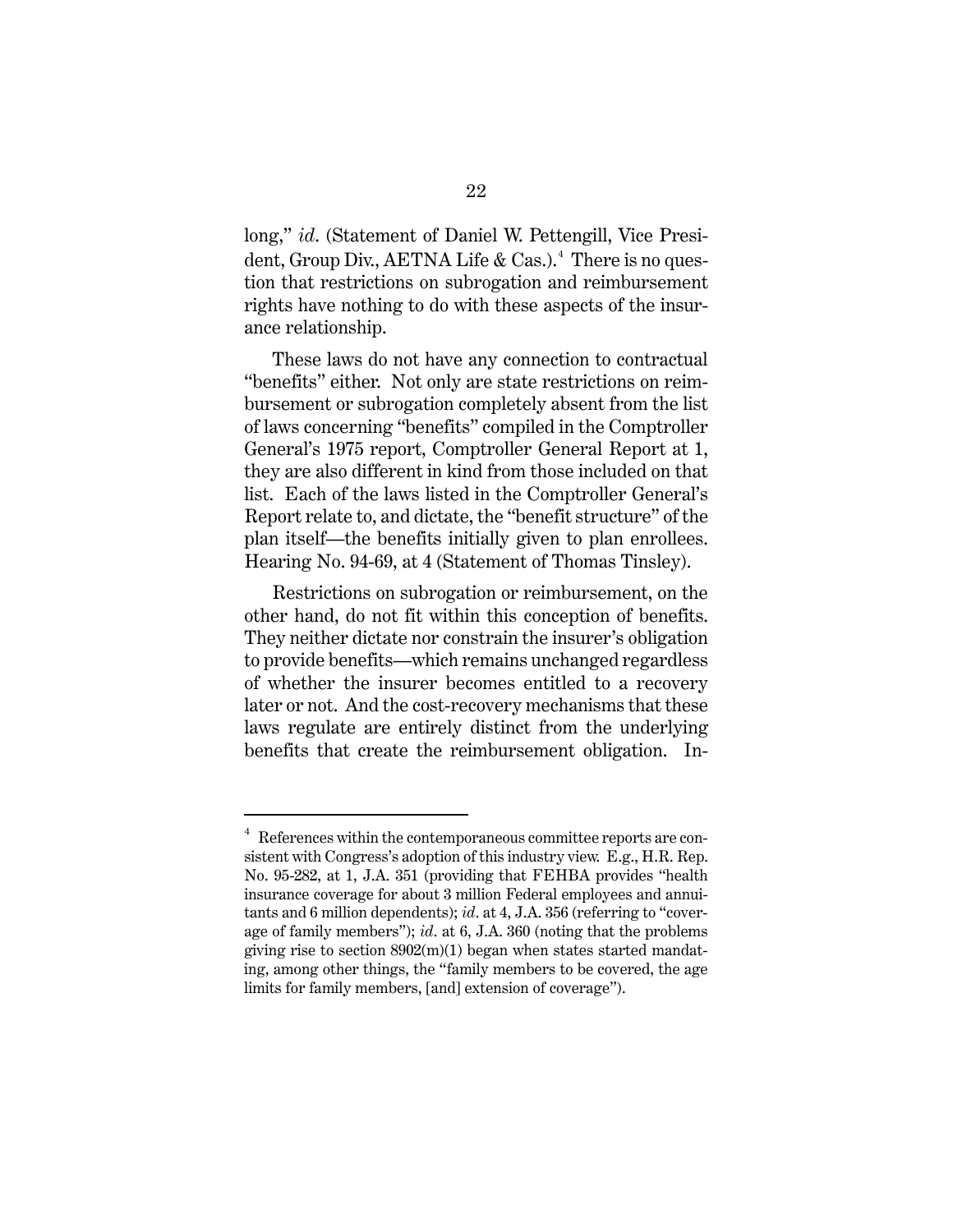deed, the later-in-time recoveries they provide never actually come out of the benefits that were initially provided by the insurer, see 5 C.F.R. § 890.101(f) (providing that payments to the insurer must come "out of the recovery" from a third-party). This is because these funds are not retained by the enrollee, but instead go to health-care providers that are under no obligation to pay them back.

Indeed, funds recovered via subrogation or reimbursement under FEHB plans do not even necessarily go back to the same insurer that paid out the benefits in the first place. Some recoveries are "required to be credited to the Employees Health Benefits Fund established by 5 U.S.C. § 8989, held by the Treasury of the United States," which is controlled by OPM, not the insurers. OPM Proposed Rule, 80 Fed. Reg. 932; FEHB Program Carrier Letter No. 2012-18, Pet. App. 117a.

Accordingly, restrictions on subrogation and reimbursement, like the contractual rights they regulate, bear no relationship to benefits. Instead, they are more akin to laws mandating "statutory reserves," H.R. Rep. 95-282, at 6 (J.A. 359), targeting the operating funds that insurers to *pay* benefits, which Congress decided do not "relate to" the "nature, provision, or extent of coverage," and thus fall within the laws relating to the "business of insurance" that Congress reserved to the states.  $5 \text{ U.S.C.} \$   $8902(m)(1)$ .

> <span id="page-32-0"></span>*3. Principles of federalism favor leaving regulation of subrogation and reimbursement rights to the states.*

Preemption of subrogation and reimbursement restrictions would not only be inconsistent with FEHBA's statutory text, it would also disregard Congress's core federalist purpose behind its decision in FEHBA to leave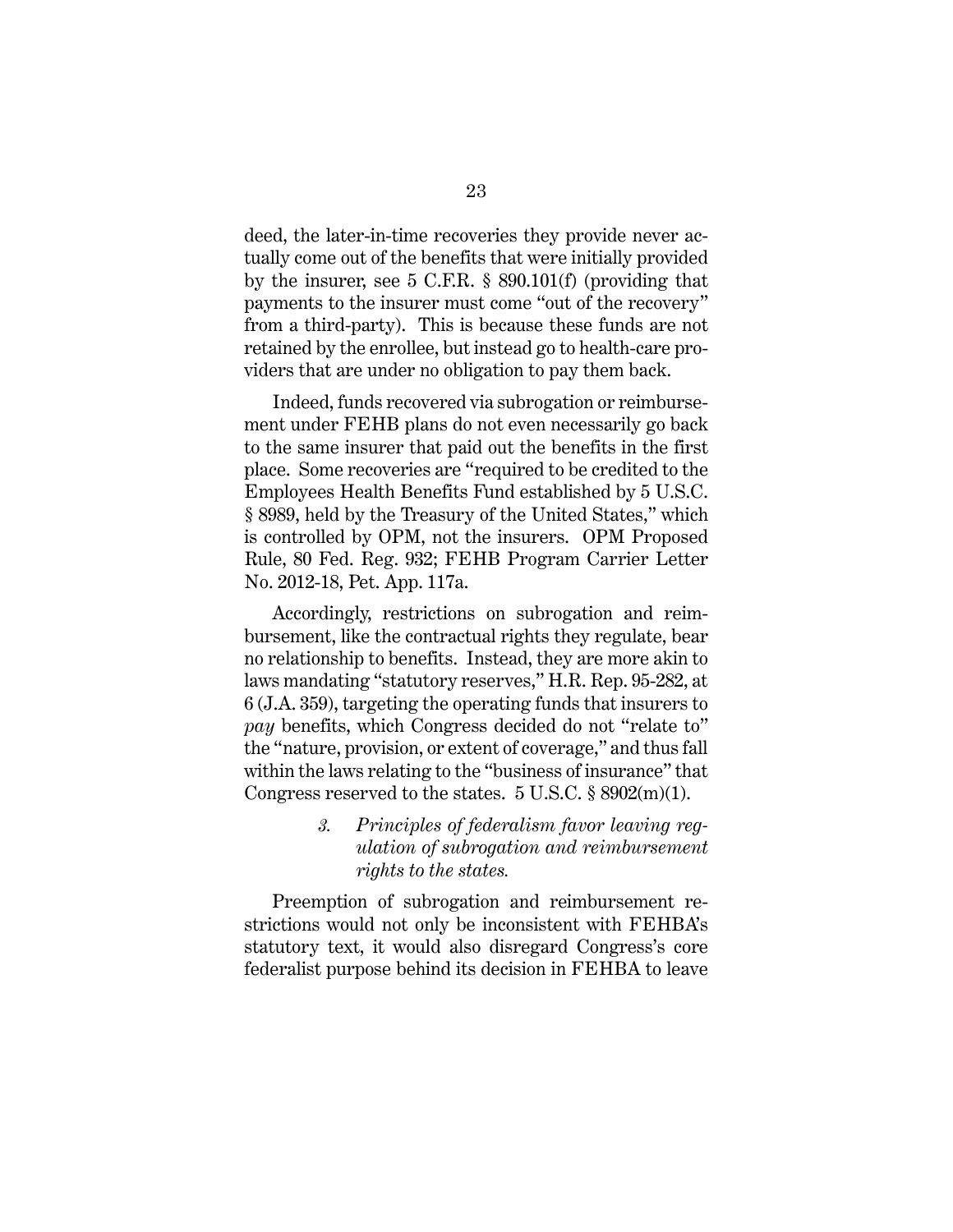matters regarding the business of insurance to the states. This is because subrogation and reimbursement rights do not exist in isolation. These contractual rights can have larger impacts on states' tort systems. For example, in some jurisdictions, the "double recovery" that an insured might receive as the result of restrictions on subrogation might not be seen as a windfall, but instead as a trade-off for stricter limits on tort remedies. Accordingly, stripping away those restrictions might deprive injured parties of compensation that is necessary to make them whole. Moreover, insurers are not the only ones who rely on tort recoveries to recover costs. Injured parties, health care providers, and other creditors may all have competing claims to the money coming from the tortfeasor, and the tortfeasor herself may claim a right to retain that money. State regulators are in a better position than Congress to know whether allowing subrogation recoveries will upset the balance of these other interests within their respective health-care, insurance, and tort systems, and are in a better position to prioritize the competing interests involved in tort recoveries. This is a compelling reason why Congress intended for the matter of subrogation to be left to the states, not subjected to a single, inflexible, uniform federal rule.

Subrogation and reimbursement restrictions are also divorced from the other concerns that motivated Congress to create, and then amend, FEHBA's preemption provision. Restrictions on subrogation and reimbursement rights raise no risk of cross-subsidies—"paying a premium based, in part, on the cost of benefits provided only to enrollees in other States," H.R. Rep. No. 94-1211, at 3 (J.A. 338)—that motivated Congress to universalize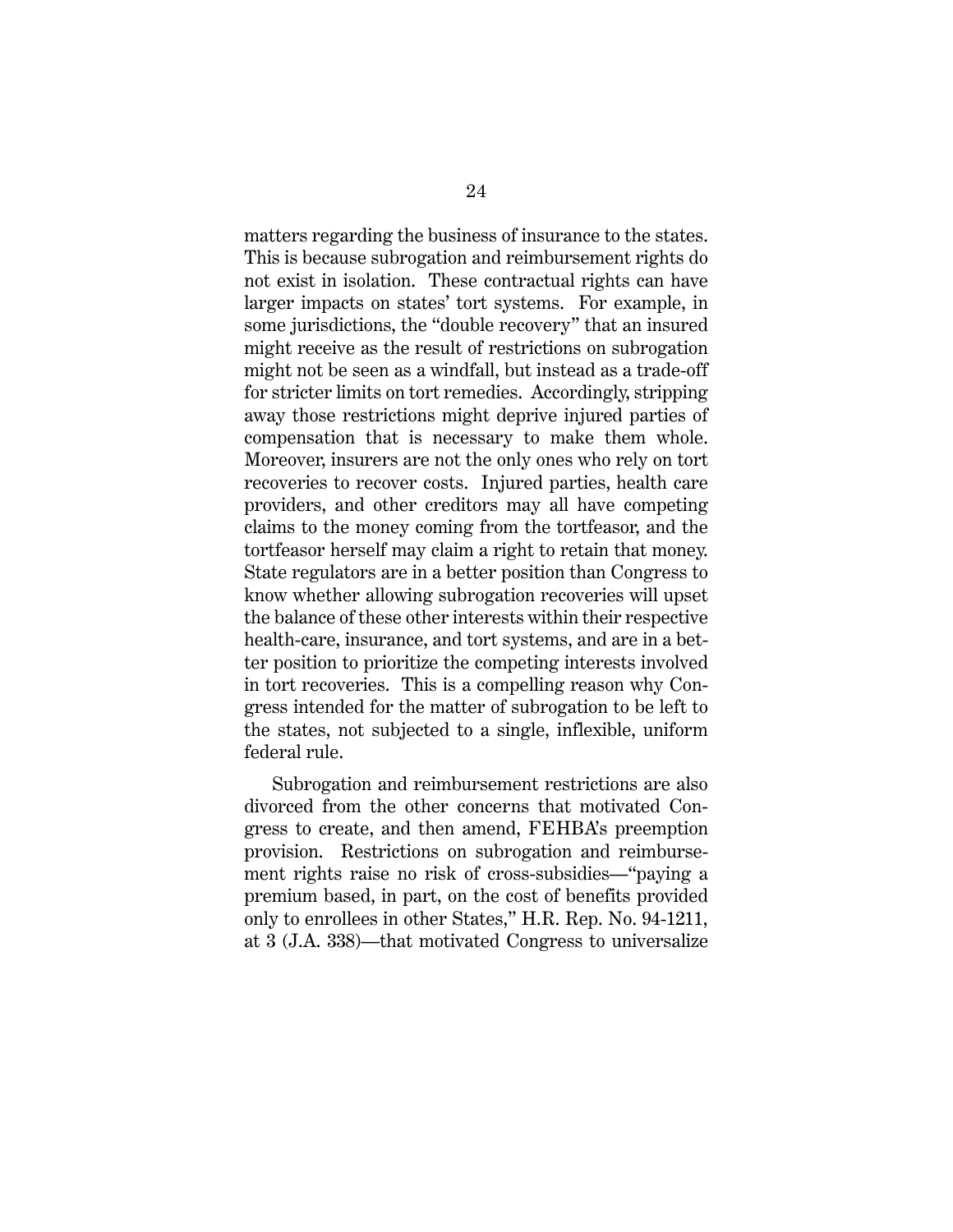coverage and benefits through preemption. Whether injured parties are entitled to keep funds they receive based on duties entirely exterior to the insurance contract, from people who are not covered under the insurance contract, and who themselves are not receiving benefits under the contract, has no potential to create inequity—either in the premiums employees are forced to pay, or in the resulting benefits they are entitled to receive.

There is likewise no indication that an attempt to assert subrogation or reimbursement rights in contravention of state law will put "carriers in serious jeopardy" of losing their eligibility to provide insurance under FEHBA, S. Rep. 95-903, at 7 (J.A. 376). Indeed, Coventry has asserted its subrogation rights, and there is no indication that it is at risk of forfeiting its Missouri insurance license for doing so.

> <span id="page-34-0"></span>*4. Promoting parity between the preemptive scopes of ERISA and FEHBA does not counsel in favor of preemption, but against.*

Finally, it is often suggested that FEHBA and ERISA should be read together, *Pharm. Care Mgmt. Ass'n v. Rowe*, 429 F.3d 294, 299 n.2 (1st Cir. 2005) (per curiam), *Botsford v. Blue Cross & Blue Shield of Mont., Inc*., 314 F.3d 390, 393-94 (9th Cir. 2002); see also, e.g., *Aybar v. N.J. Transit Bus Operations, Inc*., 701 A.2d 932, 935-36 (N.J. App. Div. 1997), to ensure that federal employees "receive equal treatment with private-sector plans governed by ERISA." Pet. Br. at 12. It is also argued that adopting this principle of parity would cause subrogation and reimbursement restrictions to be preempted under this Court's decision in *FMC Corp. v. Holliday*, 498 U.S. 52 (1990).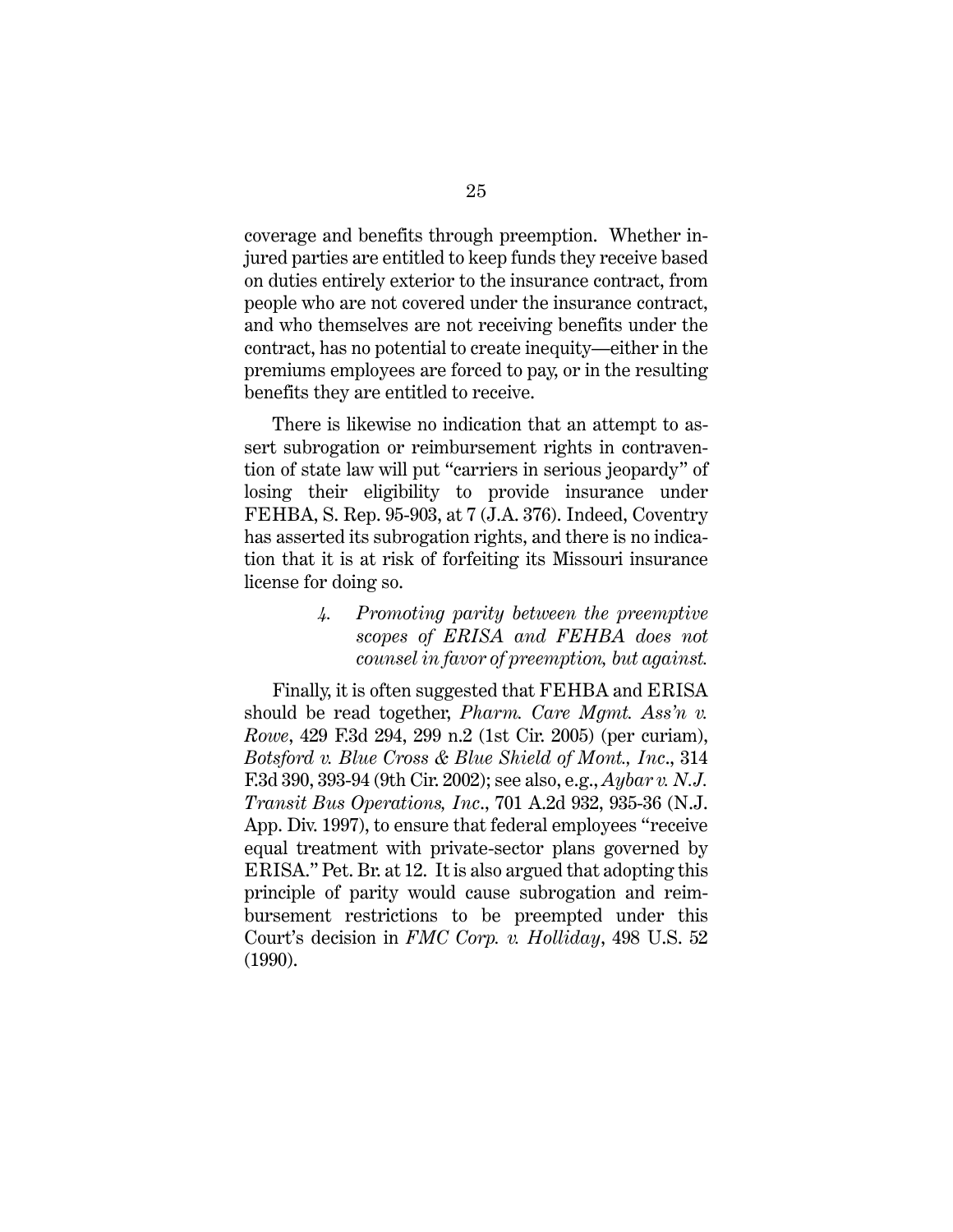But ERISA's preemption provision, which "proport[s] to render inoperative any and all state laws that in some way bear on federal *employee-benefit plans*," *McVeigh*, 547 U.S. at 698 (citing 29 U.S.C. § 1144(a)), is materially broader than FEHBA's, which targets only those terms *within* a plan relating to "benefits" and "coverage," 5 U.S.C. § 8902(m)(1). These critical differences make it doubtful that Congress actually intended for them to be read together.

But in any event, any pursuit of parity between ERISA and FEHBA *should* require reading FEHBA's preemption provision narrowly, to preserve state authority to regulate insurers' subrogation and reimbursement rights. This is because ERISA's savings clause, like FEHBA's preemption clause, preserves an essential role for the states in regulating "the business of insurance," 29 U.S.C. § 1144(b)(2)(A), *Metro. Life*, 471 U.S. at 744 n.21, which this Court held "returns the matter of subrogation to state law," *Holliday*, 498 U.S. at 61. If subrogation is a matter reserved to the states under ERISA, then parity would require that the issue should also be left to the states under FEHBA.

Indeed, although the state anti-subrogation restriction at issue in *Holliday* fell outside the coverage of ERISA's savings clause in section  $514(b)(2)(A)$ , that result had nothing to do with the nature of the state law at issue in *Holliday*. It hinged instead on specifics about nature of the *plan* at issue in that case. There was no question that the anti-subrogation restriction at issue in *Holliday* was a "State law[] that directly regulat[ed] insurance," *Holliday*, 498 U.S. at 61, and thus within ERISA's "saving clause." Instead, the reason that the law was not "saved" had to do with a different part of ERISA—the "deemer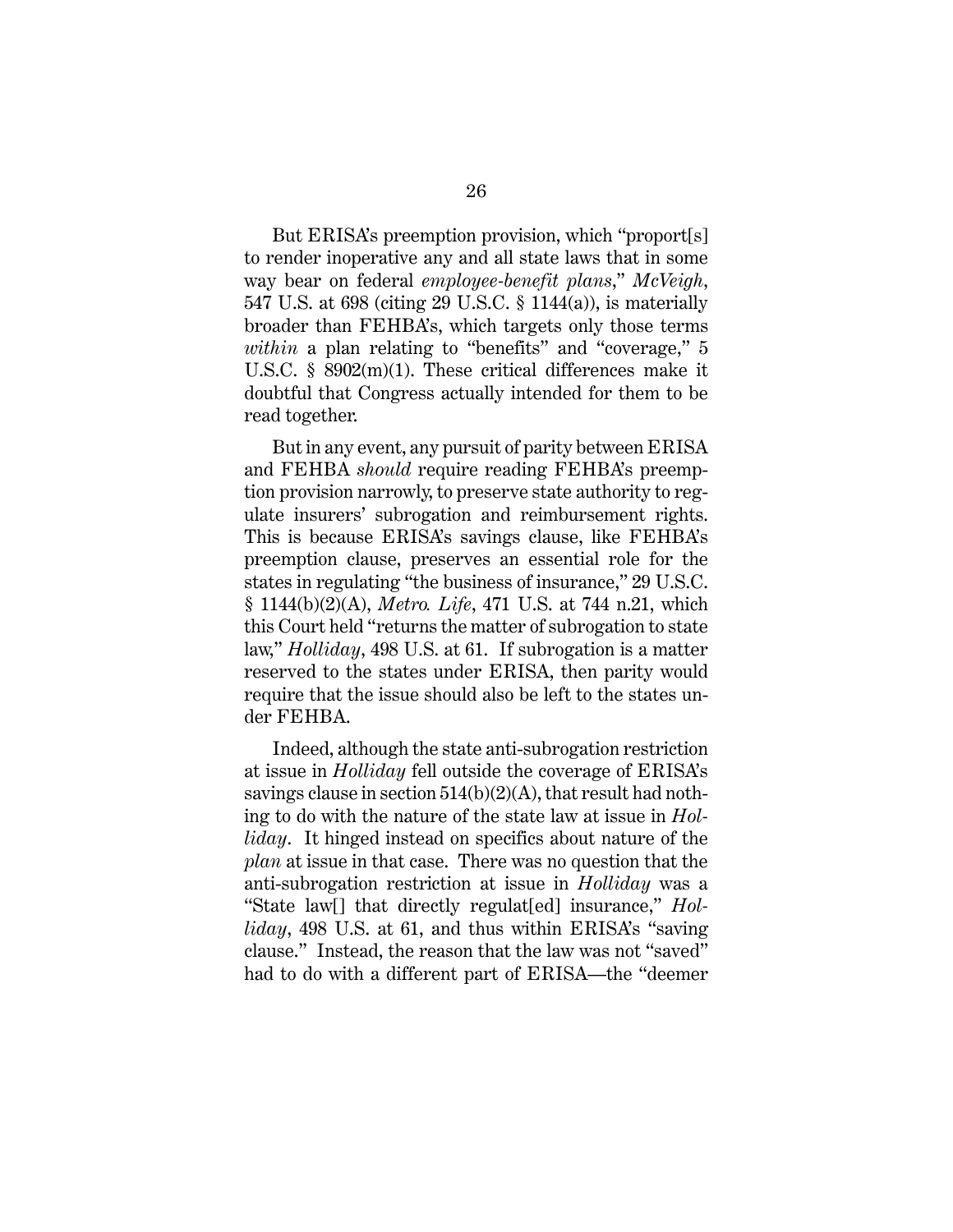clause," *ibid.*, 29 U.S.C. § 1144(b)(2)(A). Under this "deemer clause," the self-funded employee benefit plans at issue in *Holliday* were not "deemed to be an insurance company" or "to be engaged in the business of insurance," and thus were exempt from the state laws regulating "insurance" that were saved from preemption under ERISA section  $514(b)(2)(A)$ . 498 U.S. at 61. As this Court noted, this "deemer" clause existed because "requir[ing] plan providers to design their programs in an environment of differing state regulations \*\*\* complicat[es] the administration of nationwide plans," *Holliday*, 498 U.S. at 60, and Congress considered this task, and its administrative costs, to be too much for normally smaller self-funded and self-insured plans to bear.

The outcome in *Holliday* thus depended upon the plan at issue, and illustrates nothing beyond Congress's intent to exempt very small self-insured plans from being forced to deal with the administrative burdens of applying with the varying laws of different states. But the FEHB program contains no equivalent to the self-insured plans at issue in *Holliday*. FEHB carriers must be large enough to be licensed in all 50 states and DC before they are qualified to offer FEHBA plans, and thus Congress understood that they would be already accustomed to modifying their administrative practices to comply with the varying laws of different jurisdictions.

Thus, putting the federal and private employees of Missouri and other states on equal footing (except for the small-subset in self-insured plans) would require respecting state protections against preemption, not preempting them.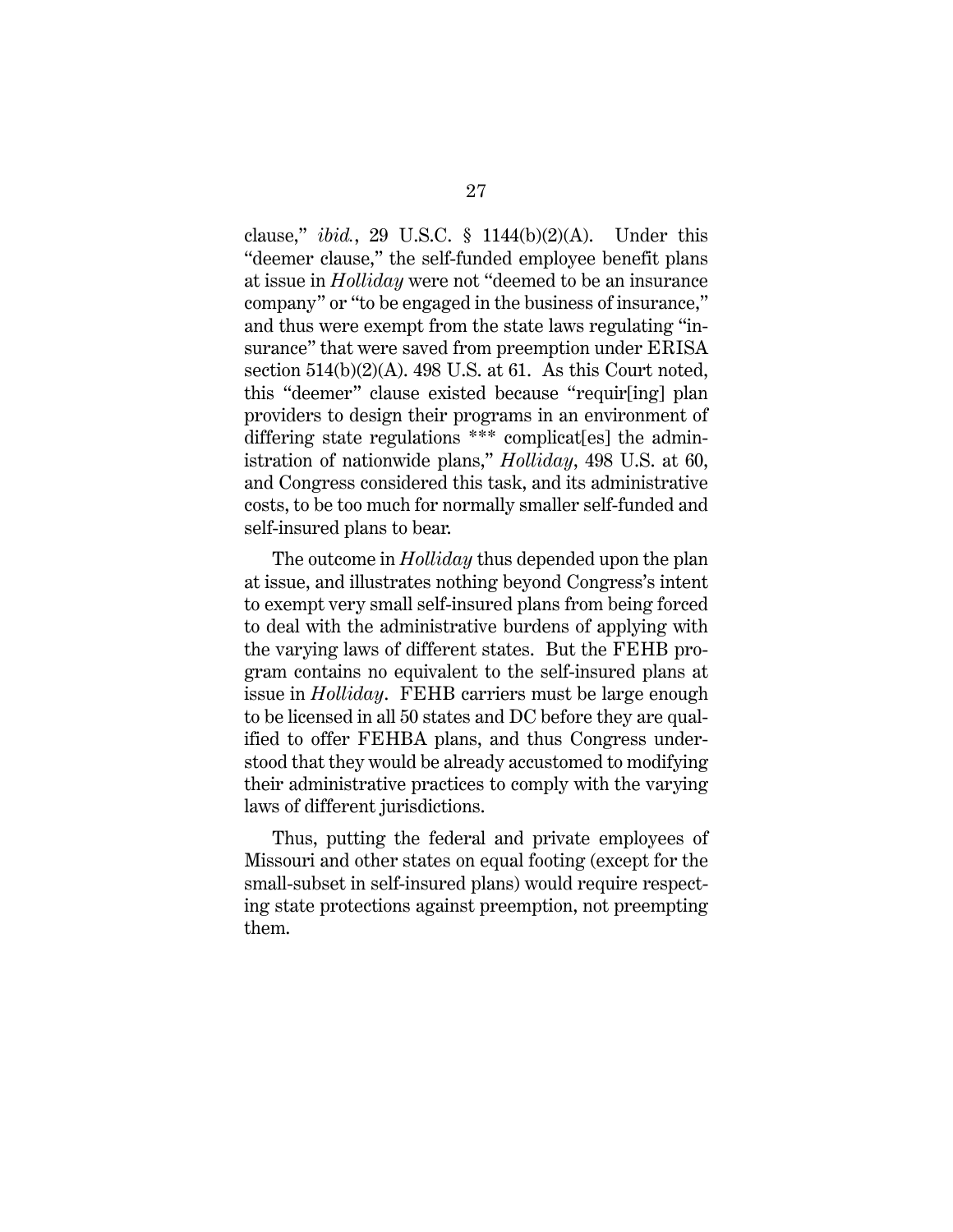### <span id="page-37-0"></span>**II. OPM would have been better served asking Congress to explicitly preempt state regulation of insurers' subrogation and reimbursement rights.**

If the past 60 years since the creation of the FEHB program have taught anything, it is that Congress has always understood the program to involve important interests, and has proven remarkably responsive to the needs of the agencies charged with running the program.

The 1959 reforms that led to the FEHBA were recommended by the CSC (the agency charged with administering the statute at that time), which thought the reforms "highly desirable." H.R. Rep. 86-957, at 18 (J.A. 301). And when Congress added FEHBA's preemption provision, it came after CSC "strongly urged" Congress to amend FEHBA to address laws that conflicted with plan terms. H.R. Rep. No. 95-282, at 6 (J.A. 359); Comptroller General's Report at 13-15. CSC insisted that preemption was in the best interest of the plan, and would enable the Commission to "administer the [FEHB] in a reasonable and efficient manner." H.R. Rep. No. 95-282, at 3 (J.A. 354- 55). Congress thus provided CSC with exactly the preemptive power it requested.

When Congress later amended FEHBA's statutory provisions, at the insistence of OPM and others, it "provide[d] the Office of Personnel Management" (which had taken over administration of the FEHB) with substantially greater powers, giving it new ways to "fight[] waste, fraud, and abuse," H.R. Rep. 105-374, at 6 (J.A. 398), "reduce administrative burdens" on OPM, *id.* at 15; J.A. 469, offer PPO plans, and expand the types of underwriting organizations that OPM could use as carriers, *id*. at 9 (J.A.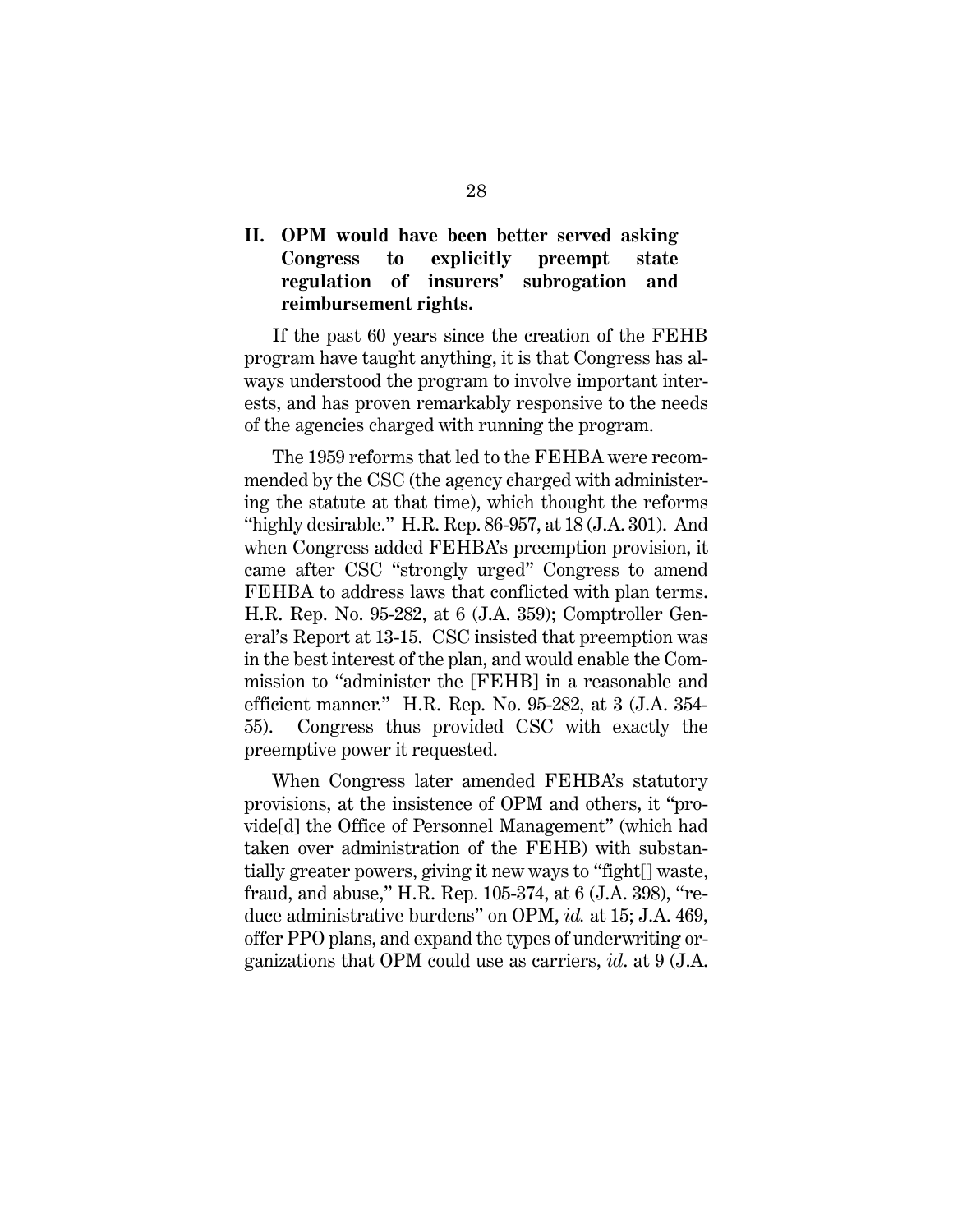456). Congress has thus repeatedly proven itself to be responsive to OPM's requests, and has consistently acted to give the agency the tools it needs to make the FEHB program operate as efficiently and effectively as possible.

Indeed, in other regulatory contexts, Congress has demonstrated even greater willingness to allow agencies to have a hand in crafting preemption policy. For instance, Congress has given the Secretary of Defense enormous power to preempt state laws in the implementation of the CHAMPUS Program, which allows military personnel and their dependents to access civilian health services in a program akin to an employer-provided health-care plan. Anderson et al., RAND Corp., Nat'l Def. Res. Inst., *Evaluation of the CHAMPUS Reform Initiative, Vol. 6: Implementation and Operation* 3-4 (1994). When Congress first explored the idea of using managed-care arrangements in CHAMPUS to control costs, it created a pilot program in two states, and granted blanket preemption of "State and local laws and local laws and regulations" for the provisions in the initial managed-care contracts in that pilot program. H.R. Rep. No. 103-200, 1993 WL 298896, at \*298 (1993); see National Defense Authorization Act for Fiscal Year 1987, Pub. L. No. 99-661, §§ 701-03, 100 Stat. 3816 (1986); 10 U.S.C. § 1103(a) (1988).

<span id="page-38-0"></span>But at the close of the Cold War, when the resulting draw-down in military personnel reduced the number of active-duty military physicians, Congress anticipated that the DOD would begin "moving toward greater reliance on [private] contractor support for the delivery of health care services" within CHAMPUS, H.R. Rep. No. 103-200, 1993 WL 298896, at \*298, by expanding these managed-care programs. Congress decided that preemption should be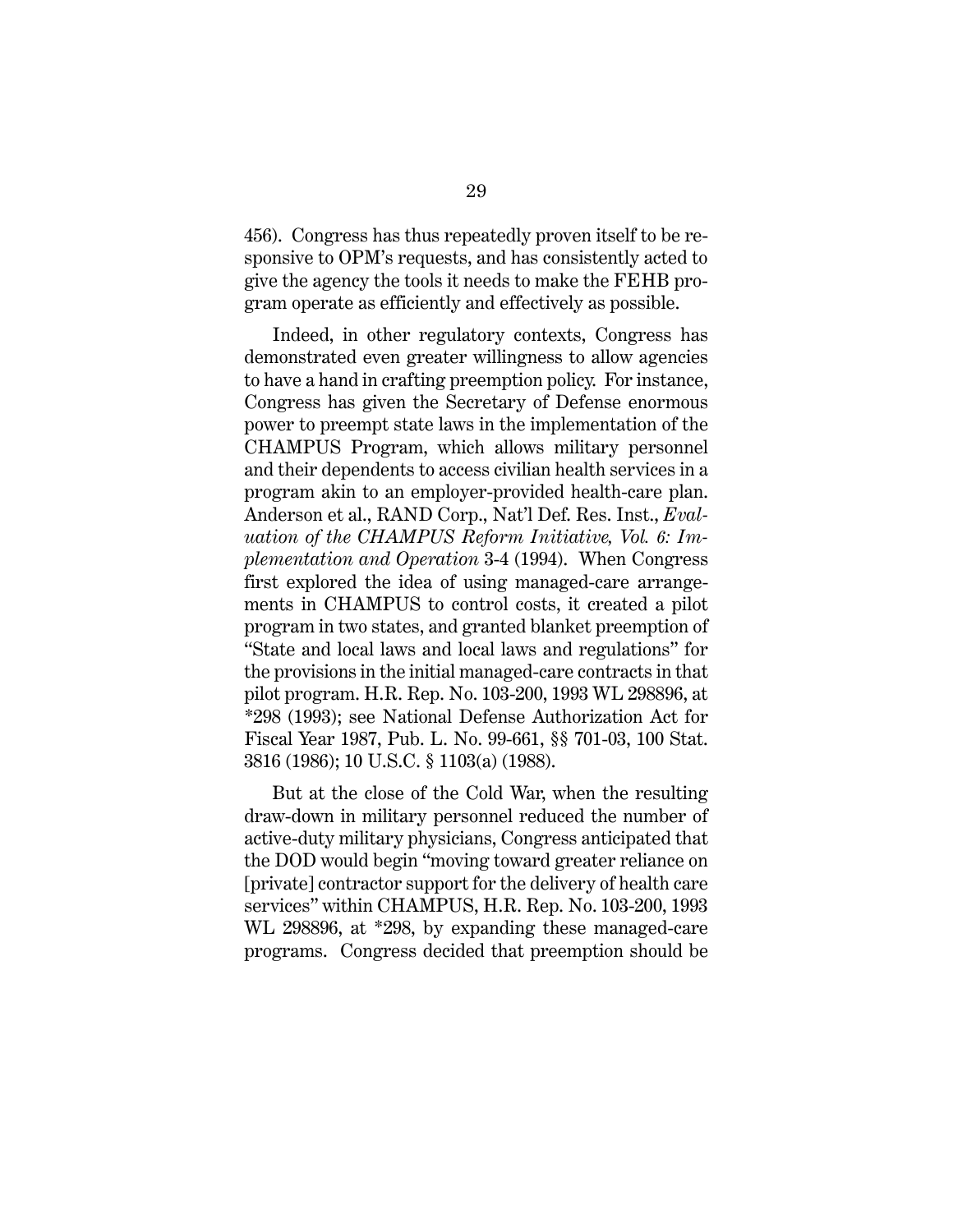relaxed for these new managed-care programs, "believ[ing] that State and local government regulation of health plans operating within their purview generally provides added protection," H.R. Rep. No. 103-200, 1993 WL 298896, at \*298. Accordingly, in a provision of the National Defense Authorization Act for Fiscal Year 1994, Pub. L. No. 103-160, § 715, 107 Stat. 1547, 1642 (1993), Congress provided that any state or local law that conflicted with CHAMPUS terms would be preempted "to the extent that the Secretary of Defense" decided that such law was "inconsistent with a specific provision in a contract or regulation," or determined that preemption is "necessary to implement or administer the provisions of the contract or to achieve any other important Federal Interest." 10 U.S.C. § 1103(a); H.R. Rep. No. 103-200, at \*193. This gave considerable discretion to the Secretary of Defense to decide selectively, on a case-by-case basis, whether state law should give way to CHAMPUS plan terms, or vice-versa, and shows the lengths Congress will go—indeed, far farther than FEHBA—to craft preemption policy to fit specific agency needs.

Accordingly, if OPM felt that the scope of federal preemption needed to be expanded or clarified, it should have made its case to Congress, and Congress would have addressed the question directly. That would have been the better path, and would have ensured that preemption was actually what Congress intended.